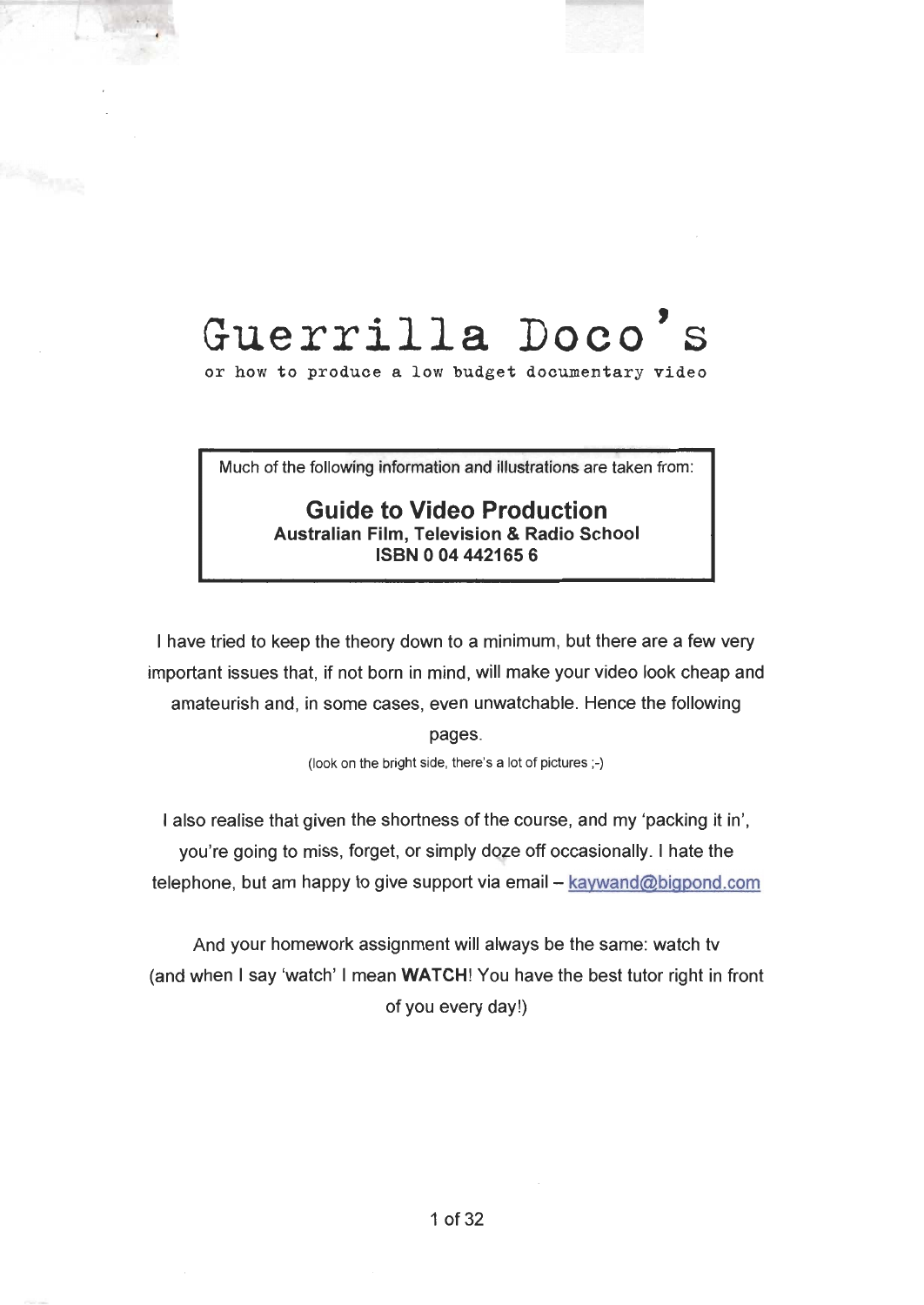#### **off we go...**

*i've tried to keep things as simple as possible, but what with one thing and another...*

since i have included a number of b&w illustrations in the scriptwriting / camera techniques / basic editing sections, it might be worthwhile allowing these pages to download completely, then print out for reference there's approximately 25 pages in total, in three sections alternatively, please feel free to save them for reference off-line in a [compressed .pdf file](#page-0-0)

show me a simplified [flowchart](#page-2-0) of a video production

**1.** [scriptwriting](#page-3-0)

**2.** [camera techniques](#page-17-0)

**3.** [basic editing](#page-36-0)

#### [odds and sods](file:///D|/websites/leslie.com/pages/tech_docs/other%20stuff.htm)

(a small collection of useful information and trivia i've collected over the years and not in the least necessary for the course)

walk me through a **business** production

(no guarantee of success, just an outline as to how to go about producing a commercial / corporate video)

let's talk [video desktop newsgroup](news:rec.video.desktop)

(a newsgroup with lots of talk (searchable) about video cards, operating systems, problems, etc.,)

seriously [professional video newsgroup](news:rec.video.production)

(another (searchable) newsgroup with quite good discussions regarding production techniques, equipment, etc.,)

[email](mailto:kay.wand@bigpond.net.au) with suggestions, questions, etc.,

(i don't profess to knowing all the answers, but after years working in this industry, i can bullshit with the best of them - click [here](file:///D|/websites/leslie.com/pages/cv.htm) for my cv)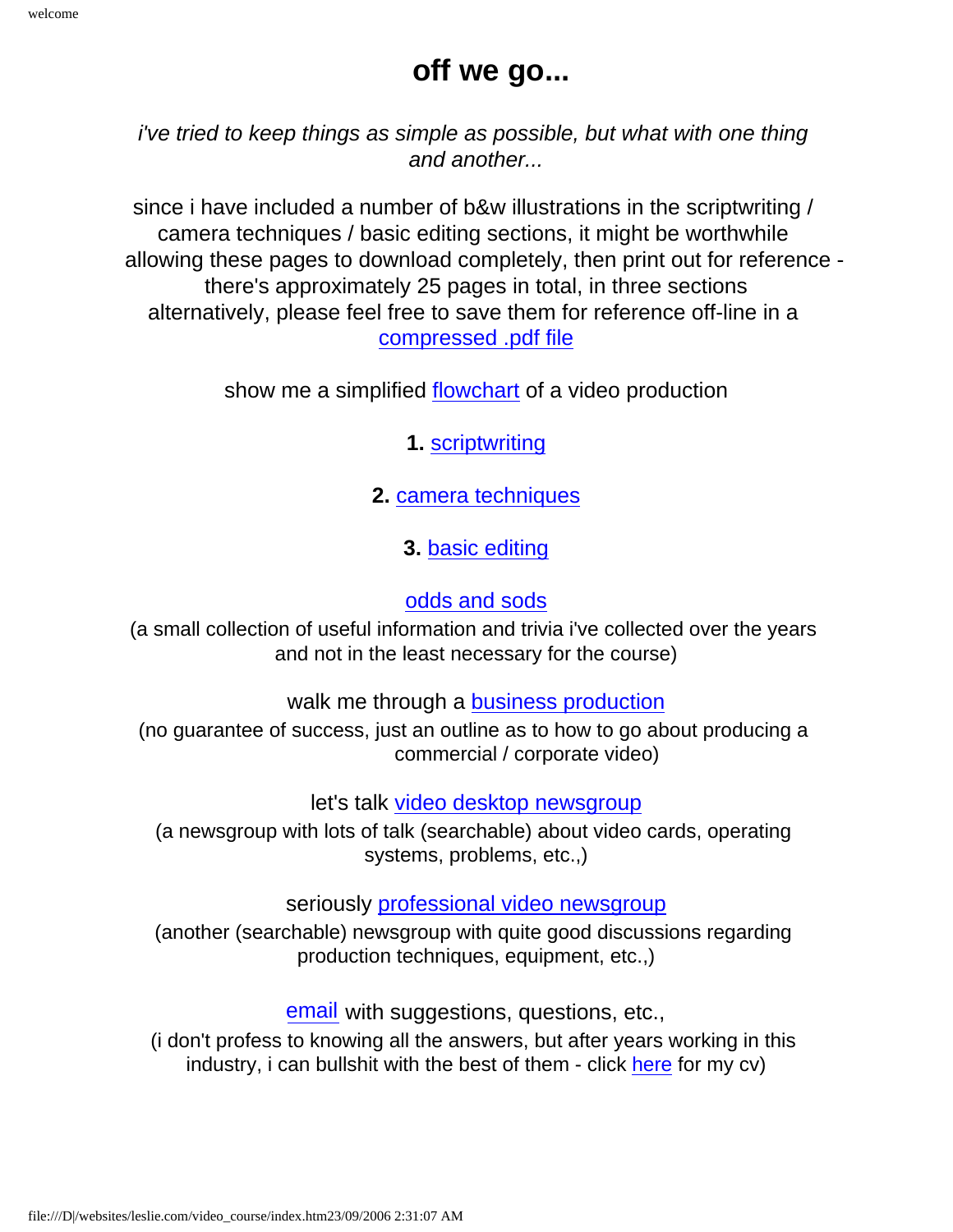<span id="page-2-0"></span>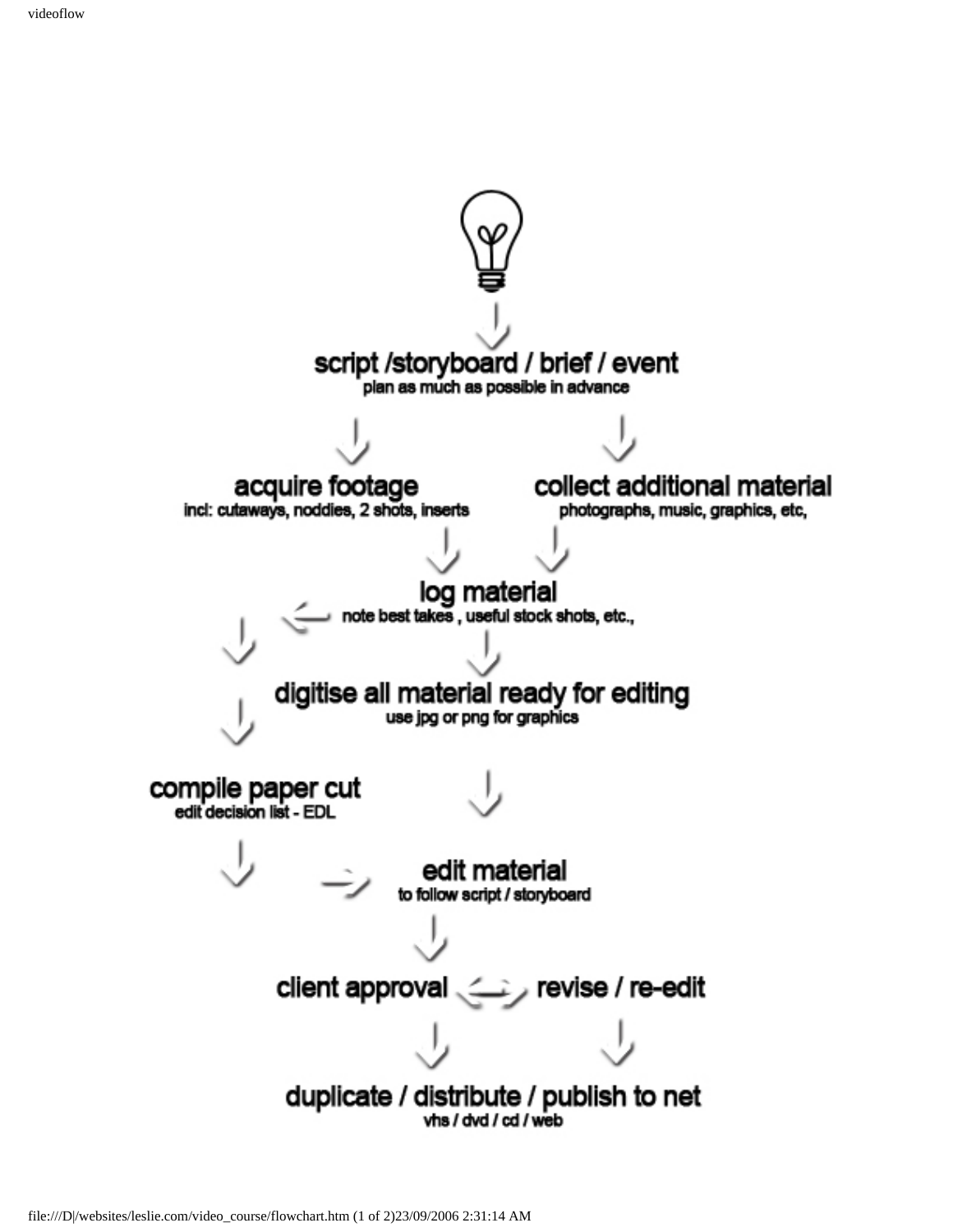<span id="page-3-0"></span>The following (abridged) extracts are taken from: Guide to Video Production - Australian Film, Television & Radio School - ISBN 0 04 442165 6

## **Scriptwriting**

A scriptwriter is not an essayist or journalist, not a novelist or textbook writer. A scriptwriter is a visualiser, a writer for film and video. Scriptwriting should be 'picturising' a flow of ideas, facts and perceptions.

**Always remember:** A film is not a story read aloud. Though the words and soundtrack are, of course, important, the major impact of film and TV is almost always with the pictures.

The following general guidelines are designed to suggest a procedure for writing simple scripts and to help avoid a few common pitfalls in writing commentaries.

Before beginning, the following points need to be considered:

### **Stage one**

- What are the aims and objectives of the program?
- What points will you need to make to achieve these aims and objectives?

Remember, it's difficult for an audience to absorb more than five main points in one program. The writer needs to decide on these points right at the beginning, because they will then largely determine the content.

• Define your audience. Are they farmers, students, housewives, prisoners, patients, children, social workers, teachers ... ? What is their age group? How much do they know about the subject? (It's safer to assume they know very little.) What size will your audience be — a broadcast television audience or a small discussion group?

• Thorough research is essential before starting to write a script. A film or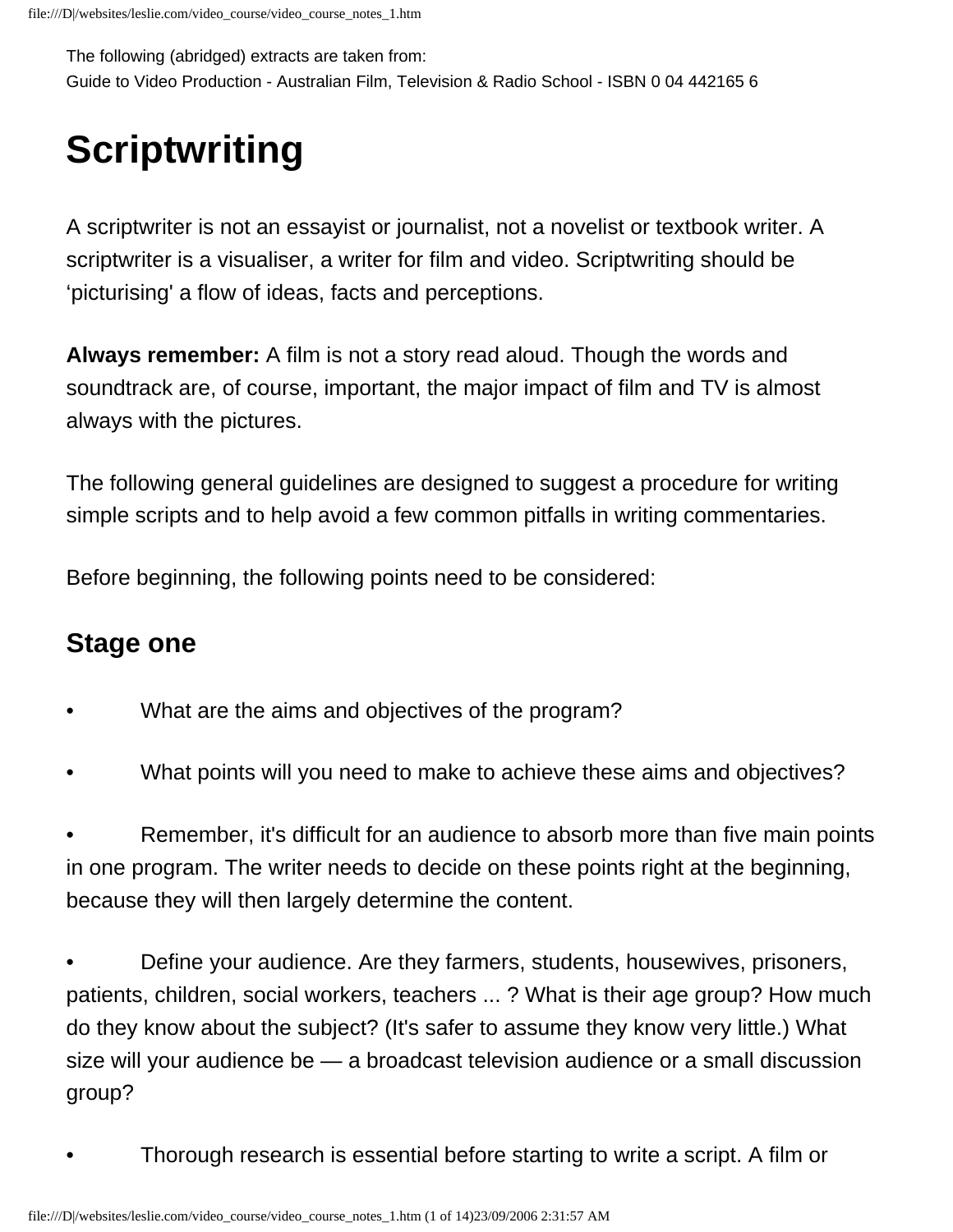video program is, by necessity, a simplification of its subject. The writer's job is to present the subject in such a way that its true significance can be seen and understood.

• How much budget has been allocated for the program? (The answer is probably `minimal'.) The budget will determine:

The format  $-$  what is to be shown, how it is to be shown. If the budget is limited, every means of saving money should be explored. For example, is it really necessary to take a crew to the hospital when you could achieve the same effect with a sequence of still photographs?

- The number of different locations possible
- The number of people who can be involved, both talent and crew

The amount of equipment allowable. It may mean no difficult or fancy shots because of the additional equipment required.

## **Stage two**

• Approximately how long should the program be? This will depend on the type of program, but as a general guide:

- A trigger tape might be 2-4 minutes
- A demonstration might be 5 minutes
- A story might be 10 minutes
- A documentary might be 20 minutes or more.

In general, twenty minutes is considered the best length for maximum learning, retention and concentration.

• What format should the program have?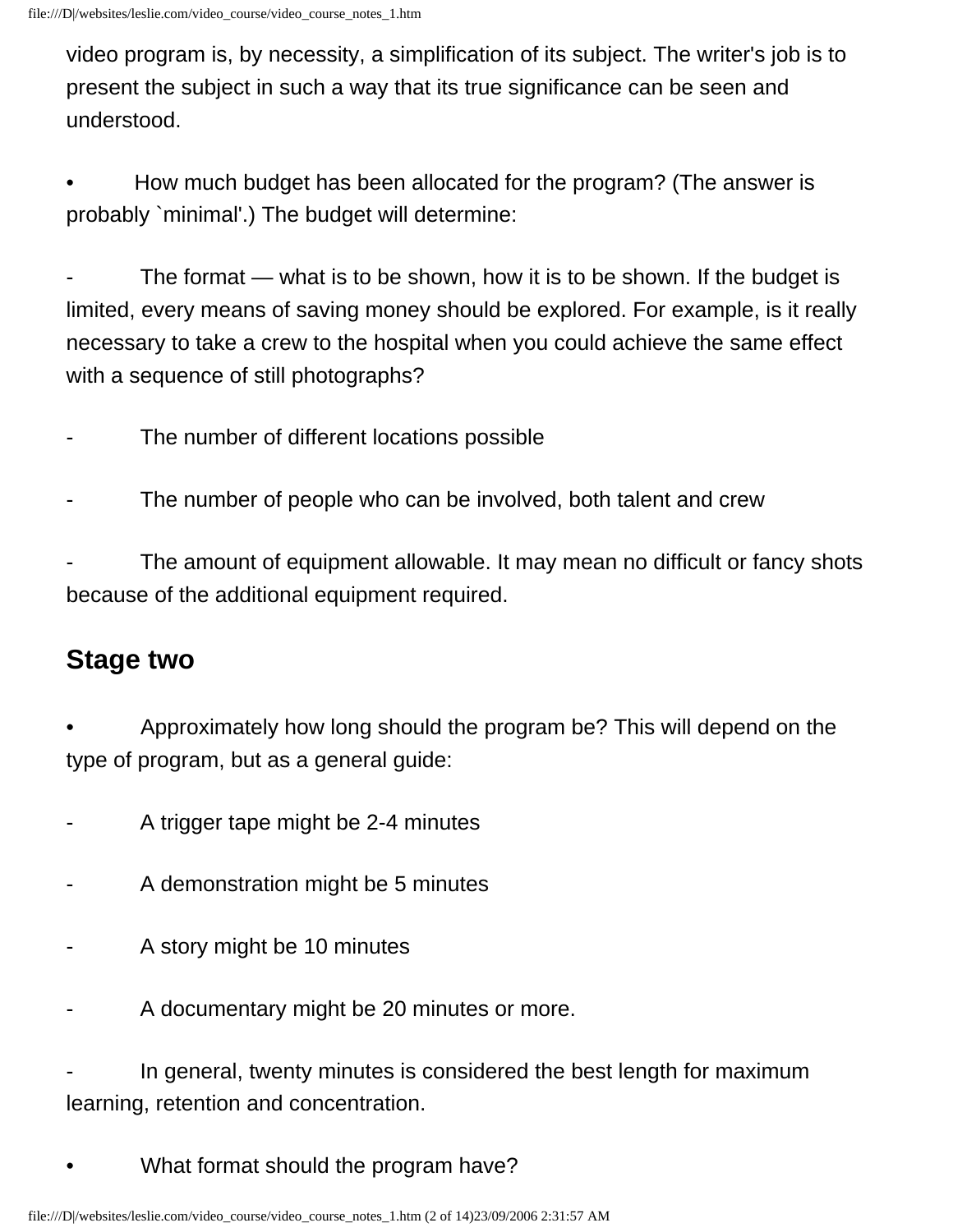- Is it narrative, dramatic or documentary?
- If it's a documentary, will any part of it be dramatised?

- How much of it will be shot on location? Exterior or interior? How much will be done in a studio?

- Will there be a graphic or photographic sequence? Animation?
- Will there be a link person?
- How many interviews should be allowed?
- What kind of special effects, if any, are required?

## Stage three

You're now ready to start visualising the ideas, step by step. You need to think about how the program should start, develop and finish. One of the best ways of doing this is to draw the ideas shot by shot to form a storyboard. You don't have to be an artist — a rough scribble is sufficient to give the director an impression of your ideas. The storyboard should have a rough description of the shots and what happens in them.

#### *For example:* **Storyboard for `The Archer'**



**1**. Hand selecting arrow – takes it out of frame. *CU Camera static - Low level*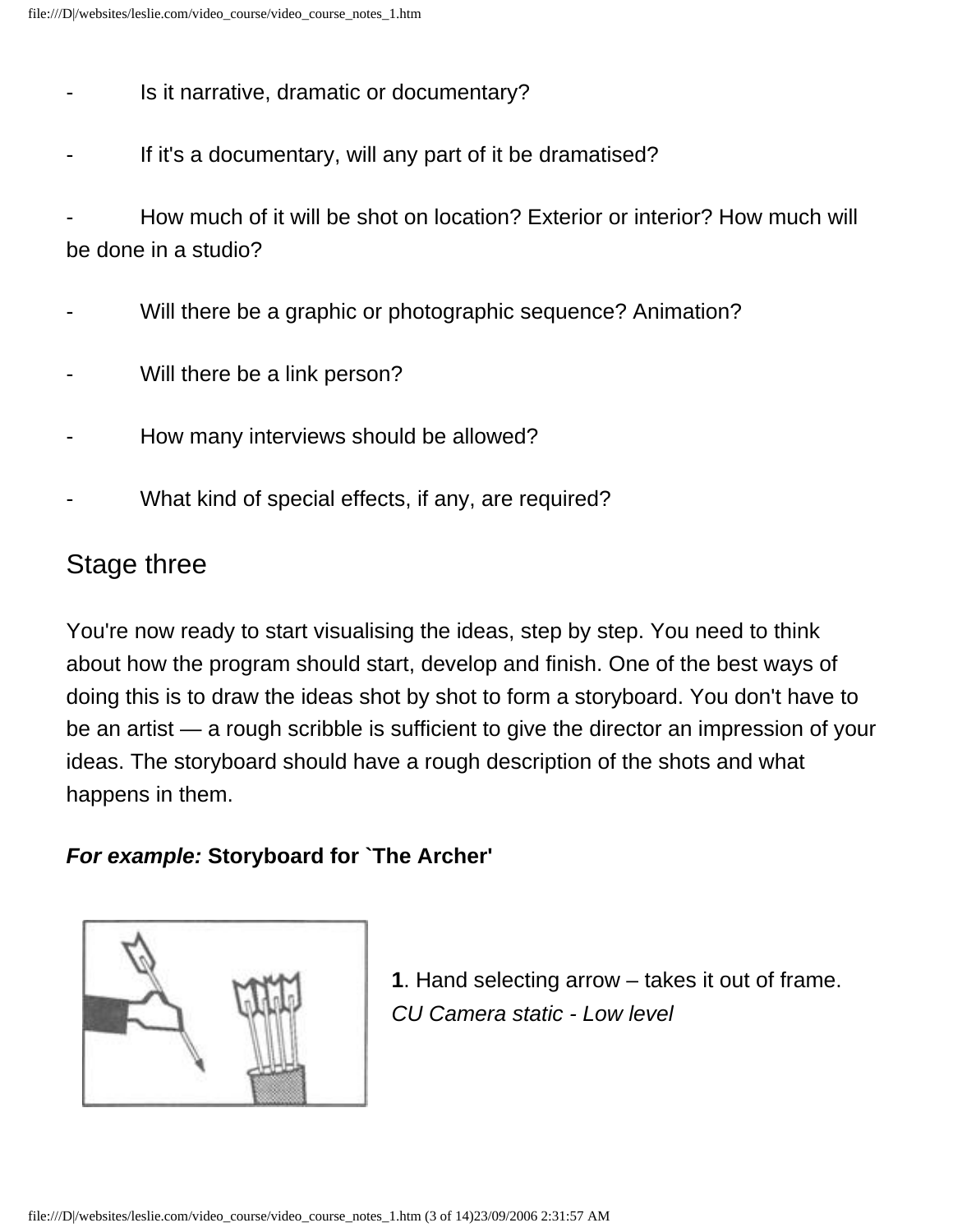

**2**. Complete the action of arrow lifting and fitting into the bow. Aiming arrow. String is drawn back

*MS Camera static (right of archer) - Low Angle*



**3**. The eyes look intensely at the target. *CU Camera static - Eye level along arrow*



**4**. Look along arrow to target. *MS Camera static - Eye level beside and behind ear (subjective view)*



**5**. Arrow loosed Arrow flies left to right *MCU Camera static (right of archer) – Arrow level*



**6**. Blurred to simulate tracking arrow *MS Camera zip pan*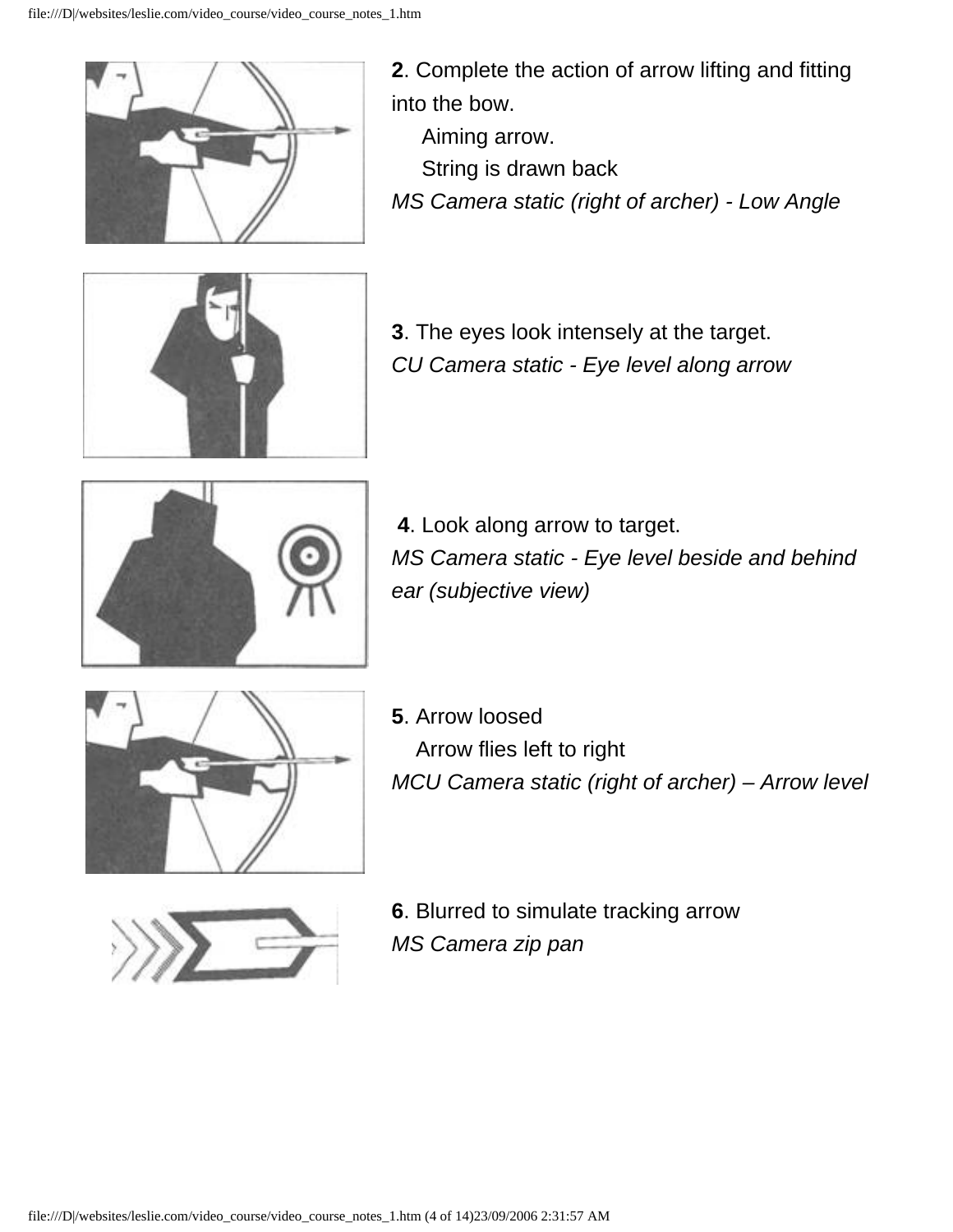

**7**. Arrow flies left to right Arrow hitting target - bullseye *CU Camera static*



**8**. Film a repeat of the whole sequence without stopping.

 Make sure the actor repeats the action exactly. *MLS Static camera - Eye level - Pan and tilt where necessary to follow the action.*

Write the necessary dialogue for drama sequences, or the commentary for `tocamera' segments by the link person.

The overall script should be completed prior to shooting so the director has a greater understanding of the shots required and the length needed for each shot.

## **Stage four**

Shoot according to the script outline or storyboard, using a shot list which gives details of the individual shots, eg, CU, LS. Be sure to keep records of what you've taped so you don't inadvertently forget some shots.

## **Stage five**

- Edit sequences if necessary
- Record commentary
- Record music, sound effects and do final mix
- Edit soundtrack to tape.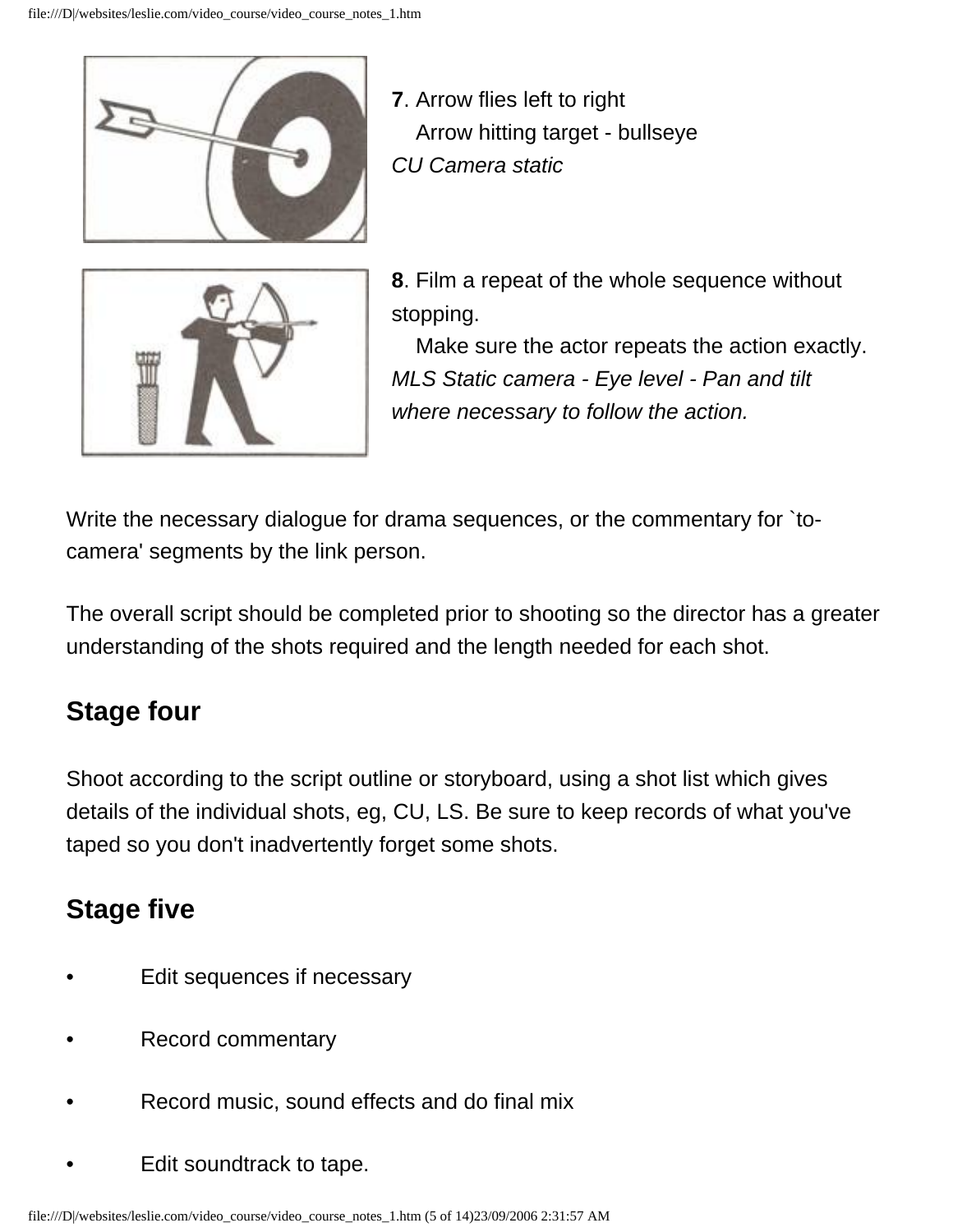## **The pitfalls**

If you're starting to write your own commentary and have had little previous experience, the following tips may be helpful.

#### **Do not overwrite**

The number one danger in writing is to write too many words. Allow `breathing space' — let sound effects and/or music complement or reinforce your words.

#### **Beware the illustrated lecture**

If you haven't had much experience at scriptwriting, it's likely that you'll start a script by writing what you want to say, as you would a lecture, then trying to illustrate it. This can be terribly frustrating, and you can waste lots of time this way.

Start by thinking visually. Limit what you want to say to from two to five main points, then think how you can most effectively visualise these points.

It's preferable to re-write the narration after the program has been shot and edited. Dialogue and `to-camera' commentary are, of course, the exception. These should be written prior to shooting.

#### **Avoid `literary' forms of writing**

A film or television commentary is not a literary form of writing. Avoid literary figures of speech, long words and dependent clauses.

Use short sentences but allow variation in rhythm, tempo and mood. Make the ideas simple and easy to grasp; use simple words and use words simply; use as few words as possible. In many instances you will find that you can cut up to 25% out of your commentary once you've written it.

Use a conversational style of writing. After all, you're trying to speak to the audience.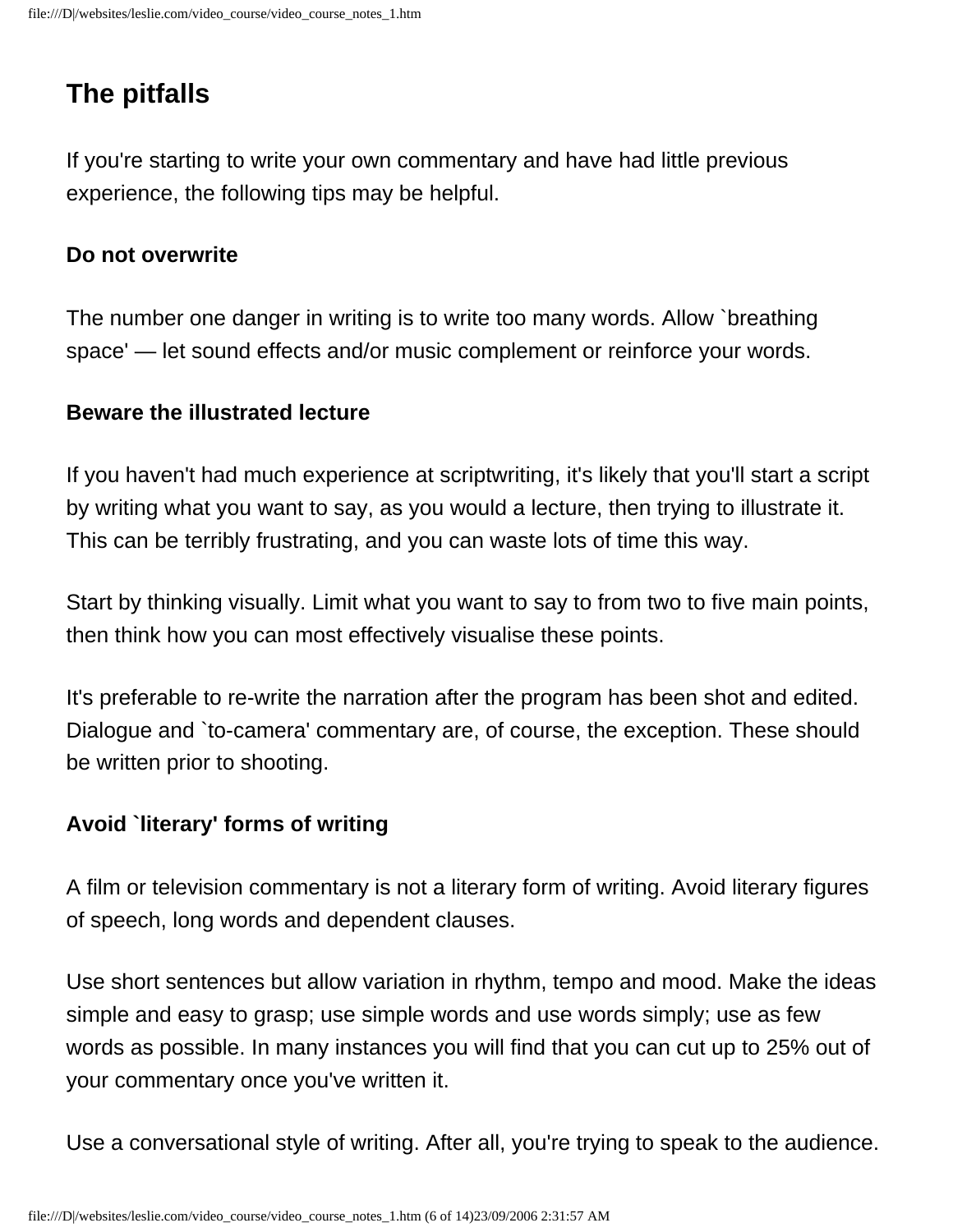Talk `to' rather than `at' them and don't patronise them.

*Remember*: The audience should be able to hear and absorb the commentary without strain or confusion.

#### **Don't describe the picture**

Don't state what's obvious, except where the audience's attention needs to be drawn to a certain aspect of the picture (eg, `The dog lying on the front step of the pub has been there since 1902!'), or in an educational program when an experiment, demonstration or unfamiliar activity may need to be described in order to be understood.

#### **Remember that the function of commentary is to:**

- Explain what the picture means, ie, its significance
- Summarise the main points and make conclusions
- Complement the picture. Picture and sound should not compete with or duplicate each other

• Interest and entertain the audience – it's a very effective way to educate and inform them.

## **TV script format**

Not all programs have a written script, and not all scripts are alike. But whatever the script, it must be easy to read. Most production centres adopt a standard style so that personnel, such as vision mixers, don't have to constantly adjust to each new script placed in front of them.

Basically, the vision is on the left-hand side of the page and the audio is on the right. Lighting is sometimes placed in boxes in the centre of the page, and sometimes on the extreme right of the page.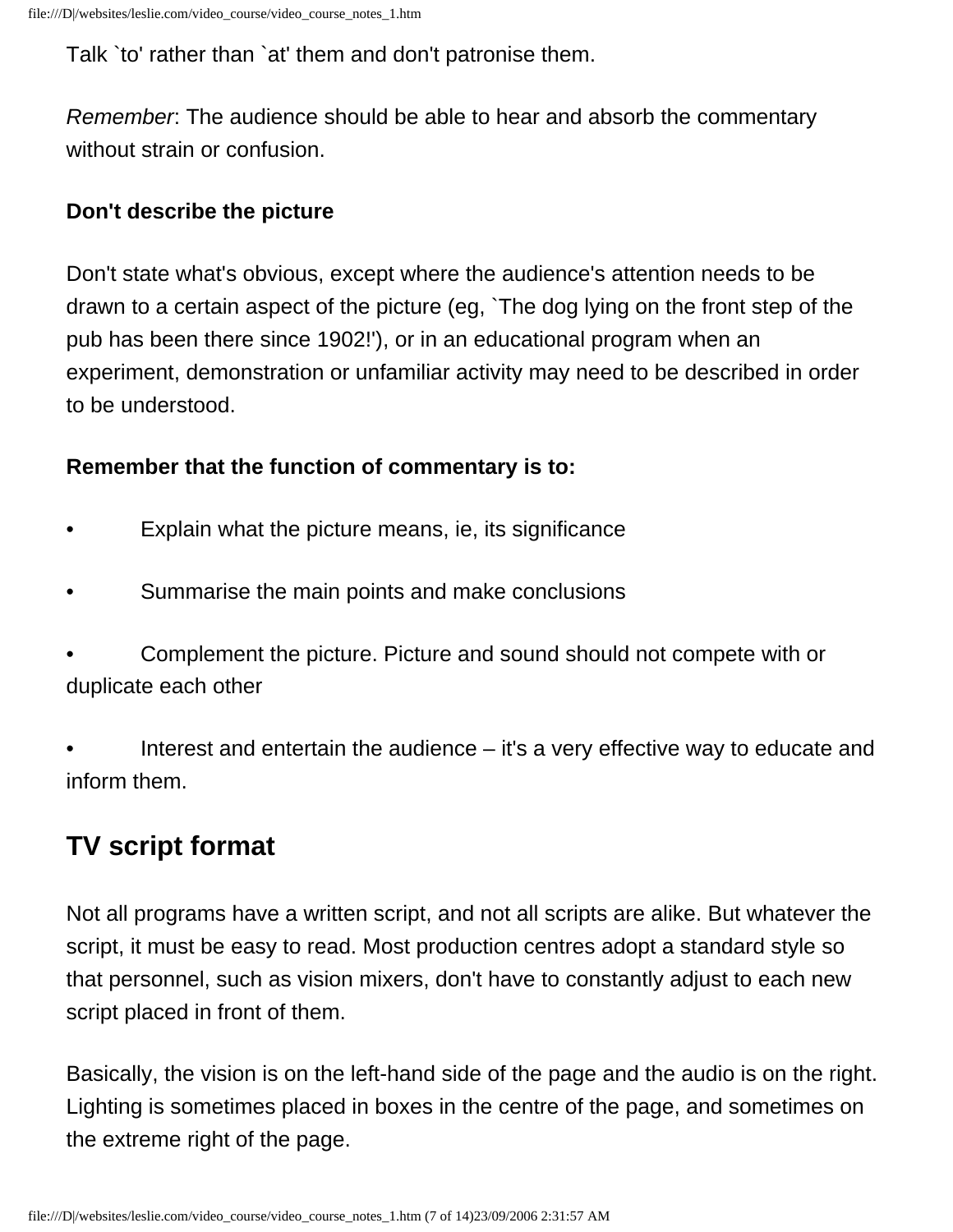A news script may not be completed until a few moments before on-air time (and sometimes not even then!), whereas a drama script has to be completed well in advance of production.

For a drama script, each camera shot is numbered, and a scene breakdown, schedule, cast list and crew list are often attached. There's often a number of different coloured papers used to help identify an episode or a call sheet from a script.

### **Schedules**

These are best typed out in a format suited to each particular production. They must contain all required information and be easy to read.

The **shooting schedule** should include date of shoot, times, places, title, production number, order of recording, characters involved in each scene, set involved, cameras used in each scene, shots within each scene, page number of the script, and all breaks.

**Call sheets** should list date, time, place, names, and contact phone number so that cast or crew can report in should anything go wrong to delay their arrival.

A **breakdown** should include scene number, synopsis of the scene, its location and time of shooting, whether film or video (if an integrated production), estimated duration of the scene, page number in script.

## **Scripting terms**

#### **Outline**

A brief explanation of what the program will be about. It rarely extends to more than one page.

#### **Treatment**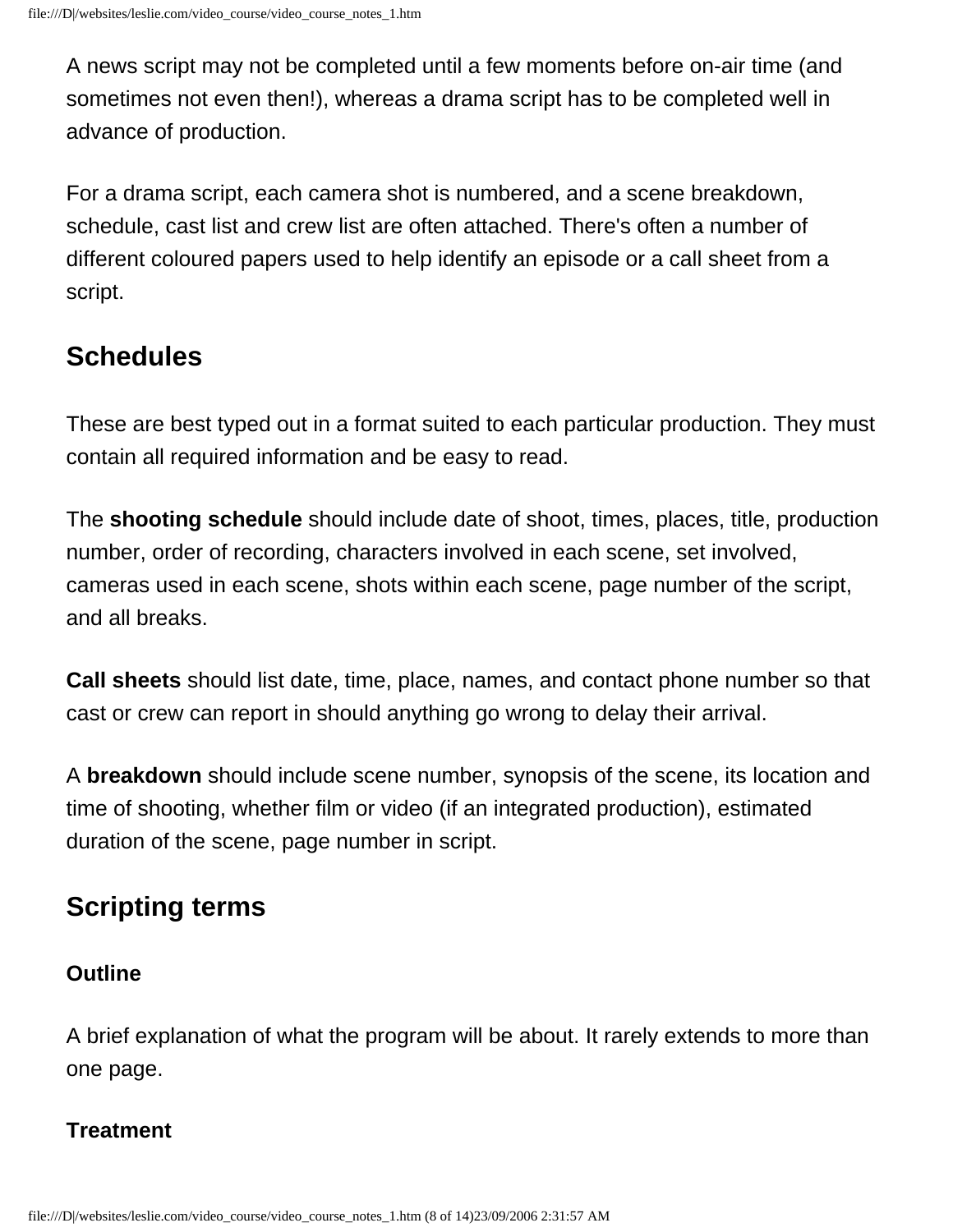This is more specific and detailed than an outline, but does not usually have dialogue or screen directions. It will show the structure and flow of the program, name the main characters, and demonstrate the sequences and how they fit together to develop the storyline.

For a documentary, the treatment will present the main points that the narration will discuss, outline the sequences to be shot, and give details of possible interviews, etc. It's quite usual in a documentary to not proceed past the treatment stage before shooting.

#### **Script**

This is a very general term. We speak of a script even when there's no dialogue or narration and where, for instance, the program could be comprised of only music and pictures.

#### **Draft screenplay**

An incomplete script. It will follow and develop the original treatment and provide most of the proposed dialogue and directions for actors.

#### **Rehearsal script**

A draft screenplay taken to the point where the director feels that it's capable of being shot, perhaps with minor modifications.

#### **Shooting script**

A rehearsal script, slightly more refined. This is a term used more in film production than in television.

#### **Camera script**

The final script with all camera directions and shots marked and numbered. Graphics and captions are listed in order and special instructions to any particular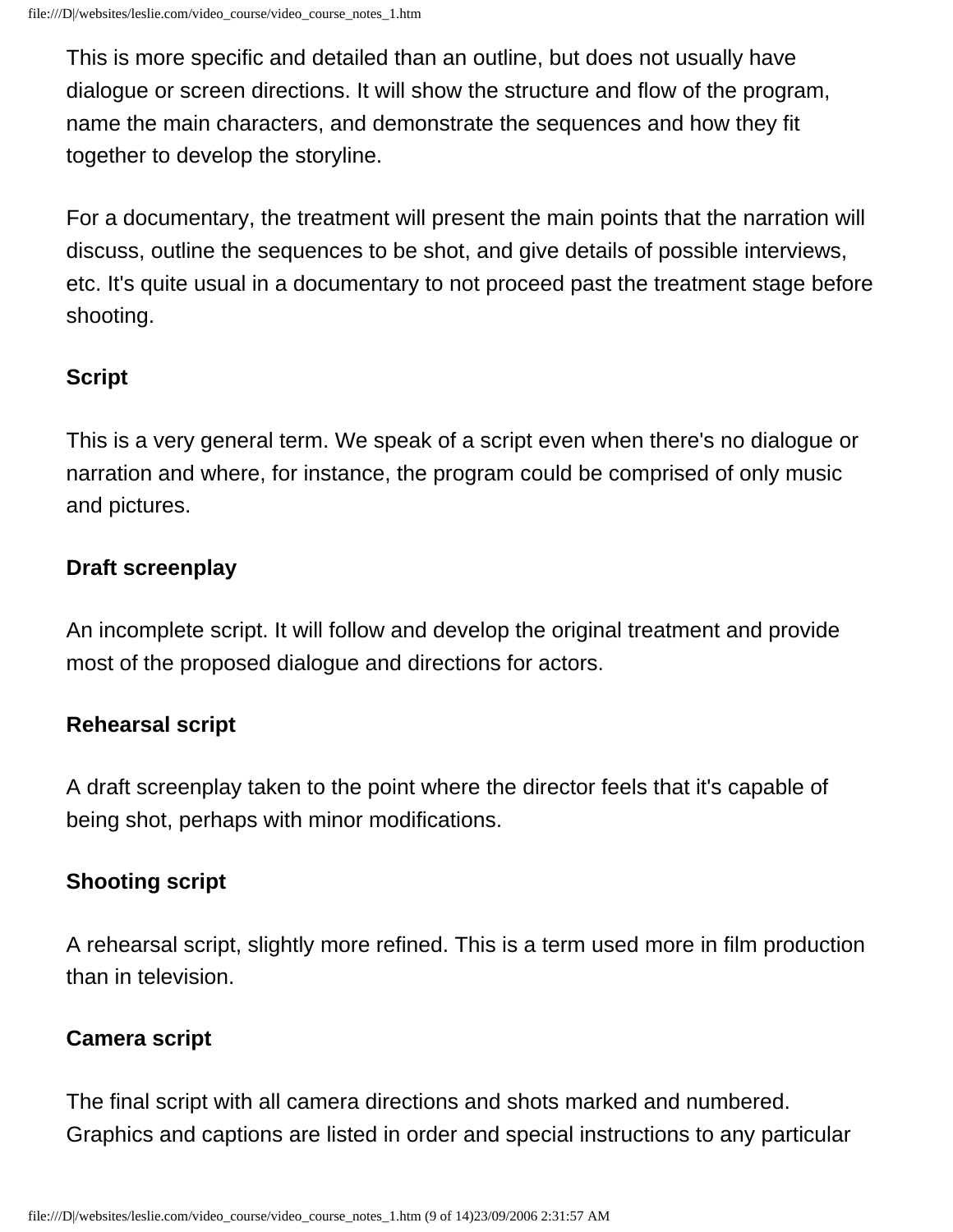#### **Script development**

The following examples illustrate the development of the script through its various stages:

#### **Outline**

The need exists for a plan to help people get more use out of their roof space ...

#### **Treatment**

We open with Fred and Mary struggling to fit yet another large pot plant into their small terrace. Mary walks to the window and looks out.

#### **Draft script**

INTERIOR. UPSTAIRS ROOM.\_\_\_\_\_\_\_ DAY

FRED and MARY struggle with large potplant. FRED drops his end and almost crushes MARY's foot. MARY yelps, looks angrily at FRED who tries to move the small bookcase to another spot. MARY realises she won't get an apology out of FRED, and resignedly walks to the window.

We see MARY's P.O.V. over the flat roof.

#### **Camera script**

INTERIOR. UPSTAIRS ROOM.\_\_\_\_\_\_\_ DAY

1. WS ROOM. Through the door

ZOOM IN TO TWO FRED and MARY enter heaving SHOT the large potplant.

MCU FRED FRED is puffing and blowing

MCU MARY WIDENS MARY:

TO INCLUDE FRED I still think we should have moved the bookcase first.

FRED:

It'll be alright. Just put it down here.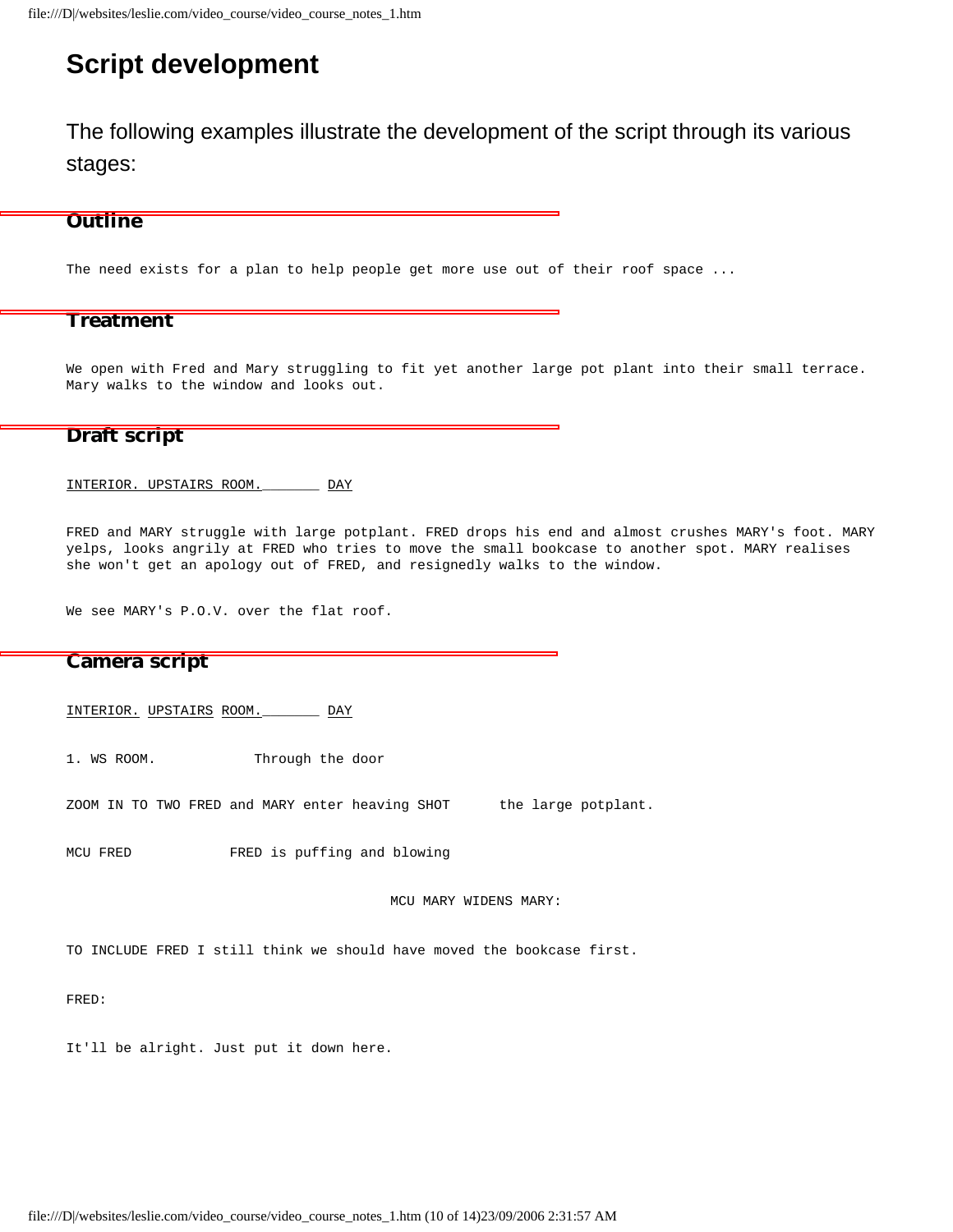### **[Shot sizes](#page-18-0)**

Variations in the size of the images which appear on the screen enable the director to emphasise or highlight different aspects of the shot. There's a standard terminology referring to shot sizes. These terms provide points of reference when describing shots. Include these abbreviations in your storyboard and script.

#### **Very long shot (VLS)**

Shows the entire scene. The human figure occupies approximately half the height of the screen.

#### **Long shot (LS)**

The human figure occupies a little under the full height of the screen.

#### **Medium long shot (MLS)**

Screen image of the human figure is cut off approximately at the knees.

#### **Medium shot (MS)**

Screen image of the human figure is cut off just below the waist.

#### **Medium close-up (MCU)**

Cuts across breast line and includes head and shoulders.

#### **Close-up (CU)**

Only the head and shoulders of the human figure can be seen

#### **Big close-up (BCU)**

Picture of the head, or part of the head only.

#### **Extreme close-up (ECU)**

Enlarges detail to larger than life size.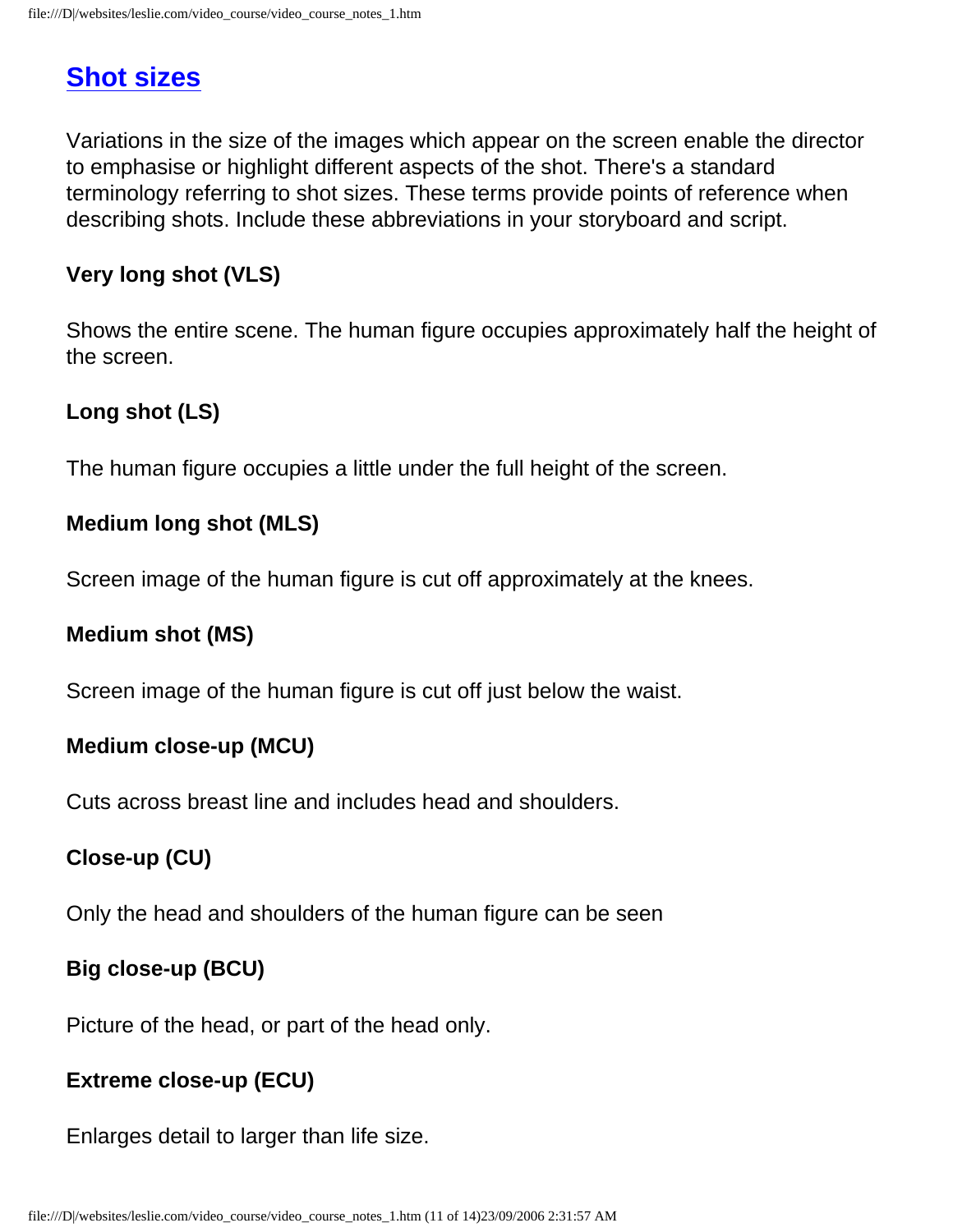#### **Single camera: Interviewee as the main shot, reverse angle questions to be cut in later**

The main interview is conducted with the camera on the interviewee (the subject) all the time. Shot sizes can be varied gradually (during responses) or rapidly (during the interviewer's questions) to provide variety for the final edited version.

After the interview is complete, the camera is directed at the interviewer and he or she asks the questions again. It's important to have the list of questions available, so the interviewer can refer back to what was asked during the real interview.

`**Noddies**', mute shots of the interviewer or interviewee looking interested but not saying anything, can also be useful in editing. But remember the eyeline and make sure the shots will cut together with some semblence of compatibility in backgrounds.

The major advantages of this style of shooting are:

- A tight presentation, with the appearance of having two or more cameras on the scene. Edit points pass unnoticed.
- The interviewer is clearly identified
- The cameraperson has an easier job since not a lot of movement or change of shot is called for during each take.

### **Single camera: Moving style (camera verité)**

In this style of production, there are no reverses of the interviewer, and only movement of the camera or changes of shot size allow for edit points. If there's no shot variation or movement, jump cuts will be very obvious when the piece is edited.

Advantages of this style:

The person being interviewed is the sole focus of attention, although the opening shot could pan off the interviewee to establish the interviewer's presence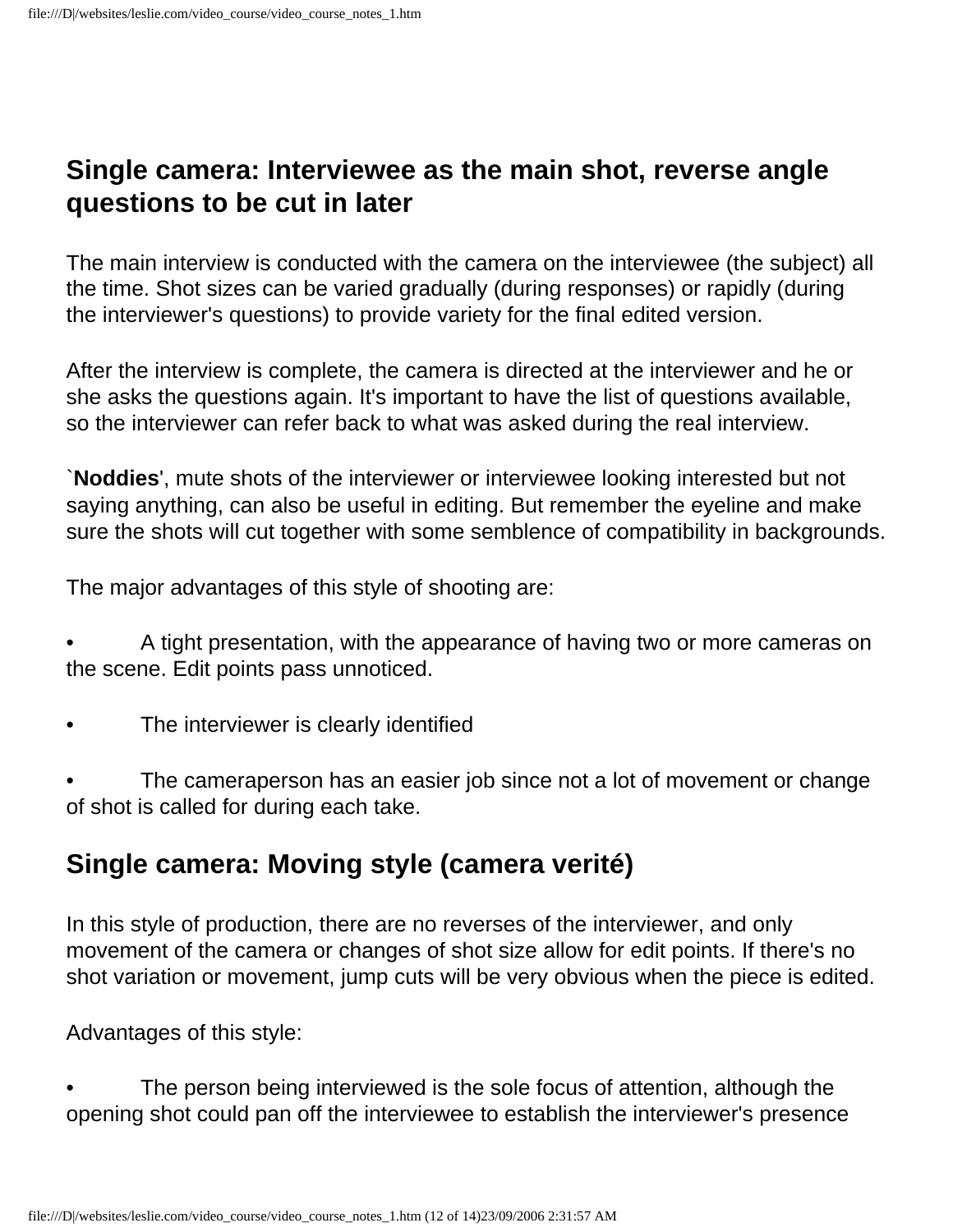The cameracan sometimes move around the scene to objects being described and thereby pick up details that may serve as cutaways that help in editing

• An over-the-shoulder shot from behind the interviewer or the interviewee may also be useful in editing, but be careful to maintain continuity, ie, if the interviewee is looking from right to left in the close-up, then he/she should be looking the same way in the wide shot.

## **Some general hints for interviewing**

Make sure your questions are organised. Have a good background knowledge about the interviewee and that person's relation to the topic of discussion.

• Aim for clear and precise answers, but avoid `closed' questions which can simply be answered by 'yes' or 'no'. Aim to draw information from the interviewee. You're not in competition and don't have to prove that you know more than the interviewee.

• Don't talk the subject out before the camera rolls. Certainly give some idea of the outline and form of the interview, but don't rehearse the actual questions and answers if you can avoid it. When the camera is finally running, try an easy or irrelevant question first just to get your subject talking. You don't have to use the answer in the final edit, but it will serve to ease the tension.

• Although the questions may have been written down, don't read them out when you come to do the interview. Ask the questions naturally and always listen to the answers. If something really interesting is said, follow it up spontaneously, don't feel obliged to go on to the next question.

• Maintain eye contact. The subjects are usually more nervous than you. If you keep looking away, the feeling of nervousness is likely to increase. If you look at them directly and nod in affirmation from time to time, they will gain confidence. Avoid punctuating their answers with `I see' or `Uh huh' and other verbal signals of interest which can become irritating to the viewer.

Leave space at the end of each answer for the editor to find edit points if necessary.

• Don't go on forever in the hope of getting the answer you want. Interviewees tend to burn out after a certain time, and even if you haven't got all you hoped for,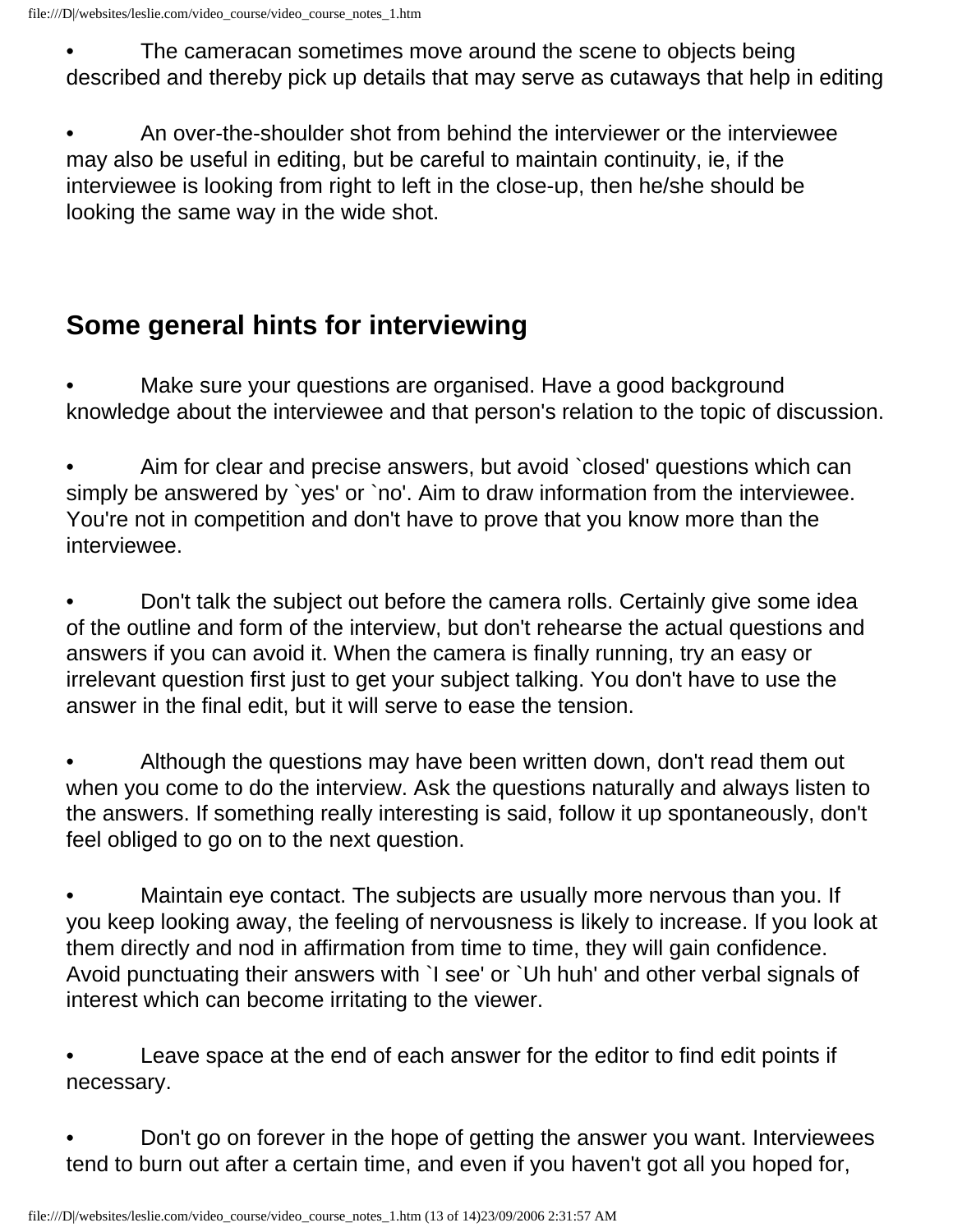points can be picked up in the commentary, or obtained from another interview with someone else.

- Don't be afraid to stop if things aren't going well. Occasionally look at the cameraperson or VTR operator, who may be signalling some kind of fault. If you're dealing with a hostile interviewee, it often pays to pause for a while and allow time for everyone to blow off steam.
- Don't allow the technical processes to dominate the interview. Set up as quickly as possible, don't shout or argue with the crew.
- If a hand mike is used, keep it in the hand furthest from the camera.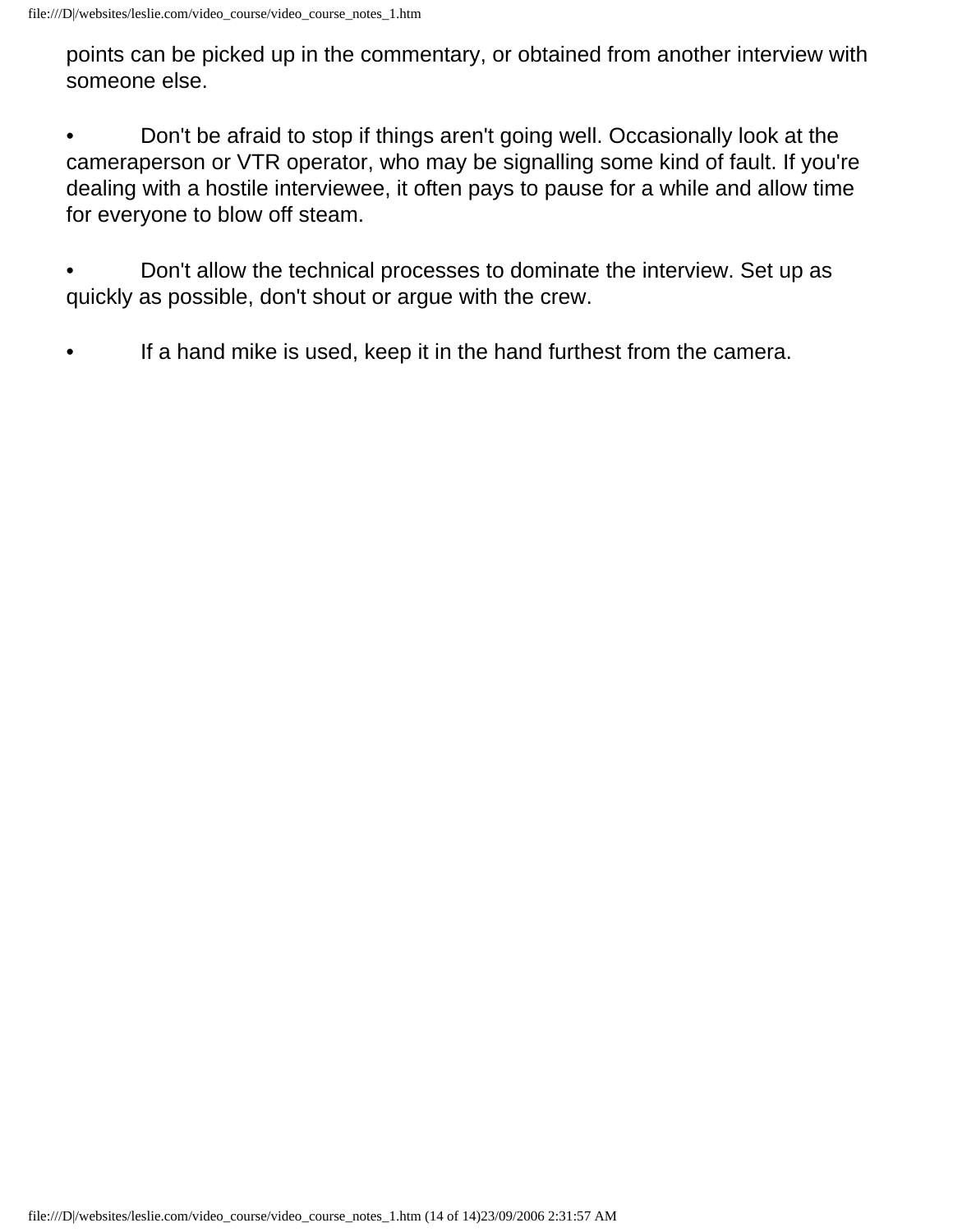<span id="page-17-0"></span>The following (abridged) extracts are taken from:

Guide to Video Production - Australian Film, Television & Radio School - ISBN 0 04 442165 6

## Framing and Composition

#### **Film grammar**

Every form of communication has a basic grammar and a set of ground rules that have evolved through experience.

In television, as with filming, certain practices and techniques have been devised to ensure that the wide gap between the communicator and audience is minimised. This means that there are safe formulas for making television pictures effectively, though any experienced director will know that it's occasionally necessary and beneficial to depart from these practices to produce a different kind of effect or statement. There's no absolute right and wrong, only degrees of effectiveness and failure.

The following notes are designed to give you the basic rules of grammar from which you can make your own sentences, and form your own poetry if you wish. But remember, you have a responsibility to make your particular form of communication as effective as possible. By sticking to the rules you will at least have a chance of arriving at your destination, whatever it may be. By departing from them without a good reason, you could be heading for disaster.

#### **Balance**

One of your first tasks is to balance the images on the screen. Balance depends on a number of factors, such as the size of the subject, the subject's position within the frame and the relationship of the subjects to each other. Shots where the subject is always positioned in the centre of the frame tend to be dull and don't hold viewer interest for long. Angled shots often give more drama and dimension than full frontals.

#### **Framing**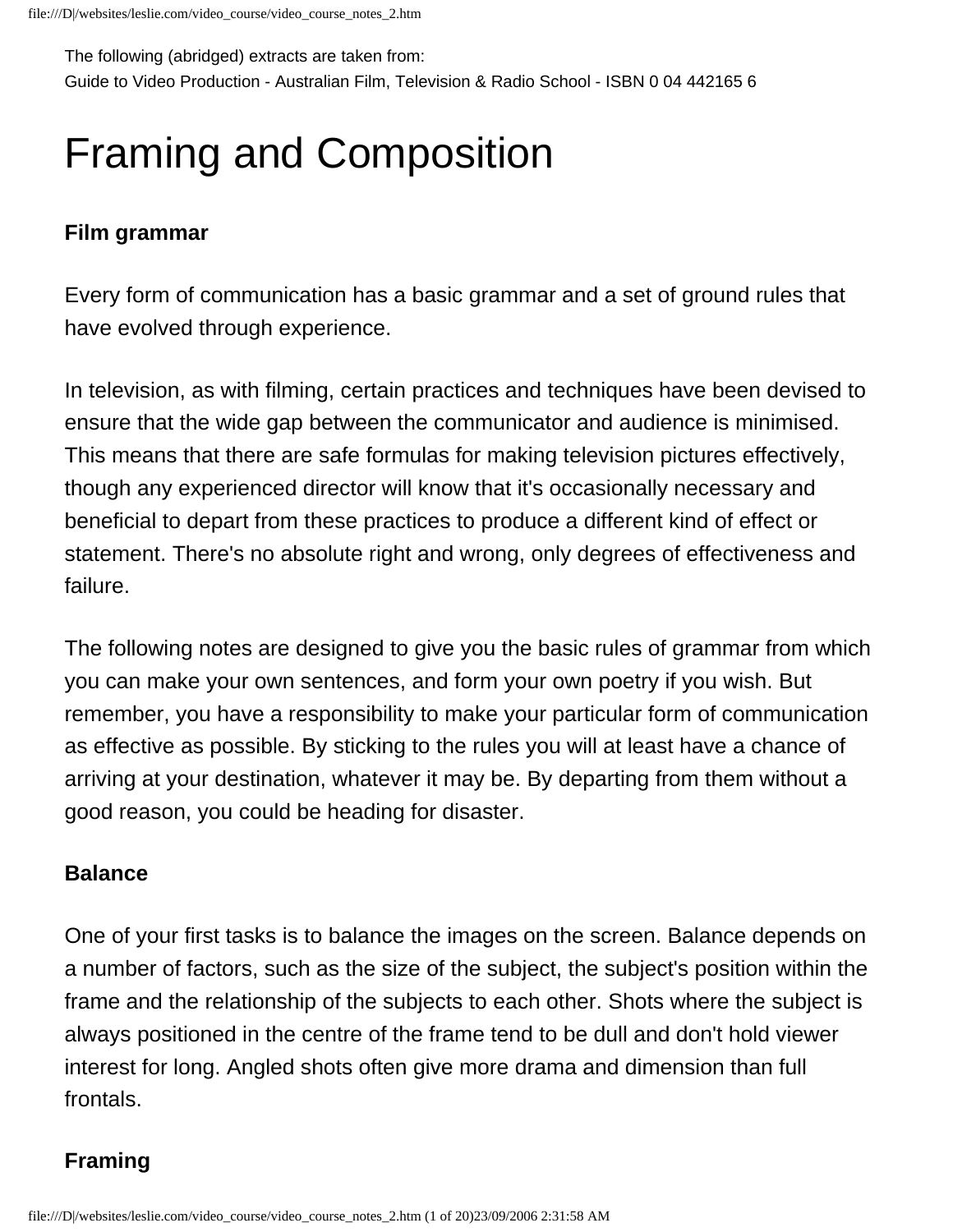The eyes play an important role in communication. Taping conversations with the subject's eyes averted or the head turned away can risk a breakdown of communication to the viewer. The mouth, too, is an important element in face-toface communication and usually should not be shot in such a way that you only see the lips moving in profile.

In framing people on camera, you should generally aim to put their eye level roughly two thirds of the way up the screen. In medium shots you should always leave a little headroom, that is, the space between the top of the head and the top of the TV screen.

Incidentally, when shooting in semi-profile, that is to say with the head turned slightly away from the direct line of the camera, always leave `talking space', or nose room, in front of the speaker. Similarly, if the subject is moving across the screen, always leave a little space in front into which the subject can move without appearing to bump into the edge of the frame.

#### <span id="page-18-0"></span>**Shot sizes**

The following page shows the standard shot sizes used in television. As you can see, they're defined in relation to the human figure.

A fluent understanding of these shot sizes is useful in both planning your coverage and in shooting it. You don't have to stick to these shots exactly – you can plan a `loose mid shot' or a `tight long shot' – but these defined shots give you an industryaccepted framework from which to work.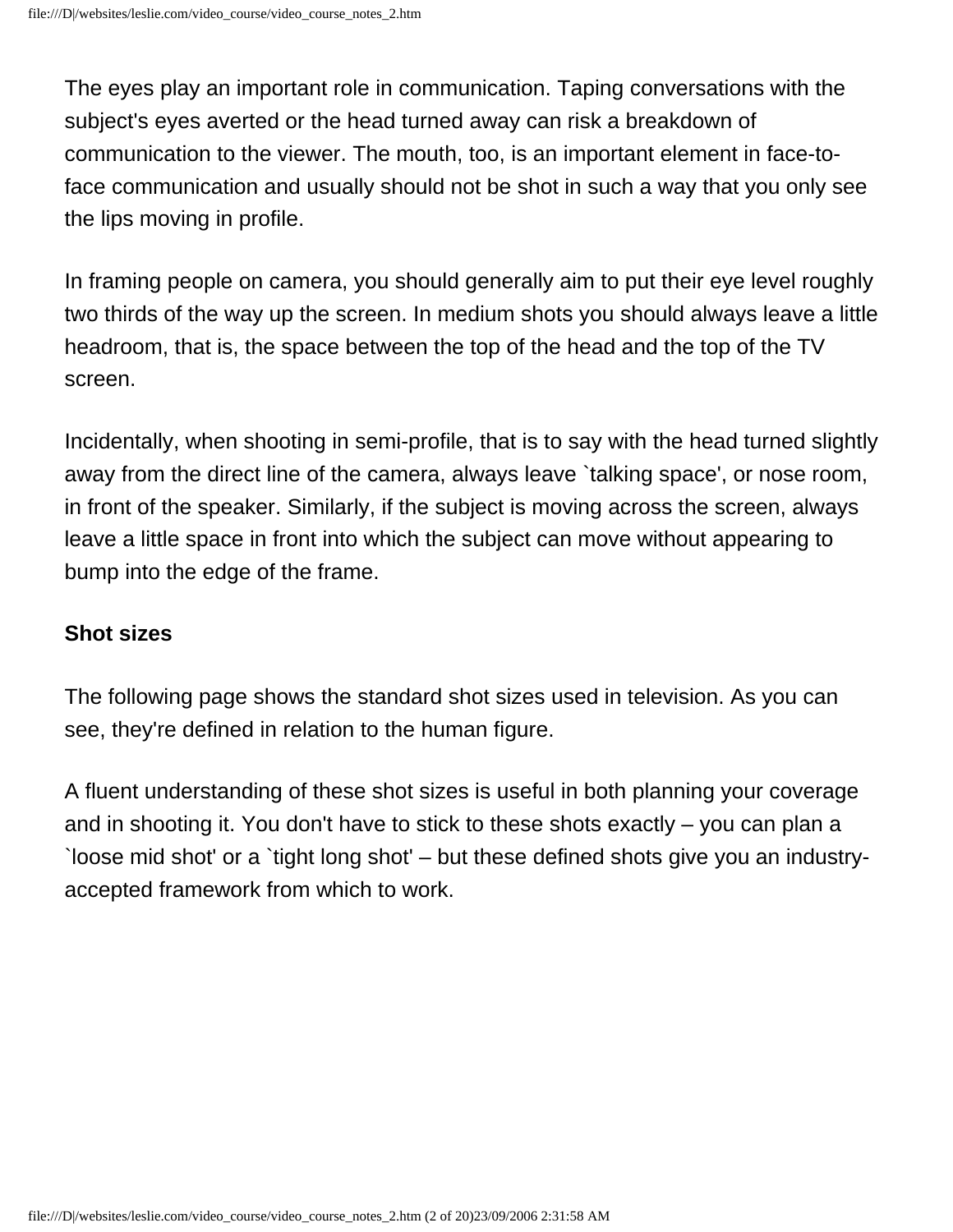

#### **Standard terminology of shot sizes**

#### Note:

- With the exception of the term `close-up', all terms apply only to the shot size of a human figure. For example, you can't have a mid-shot of a car.
- There's no suggestion here that these are necessarily always the desired framings. They're just standard points of reference.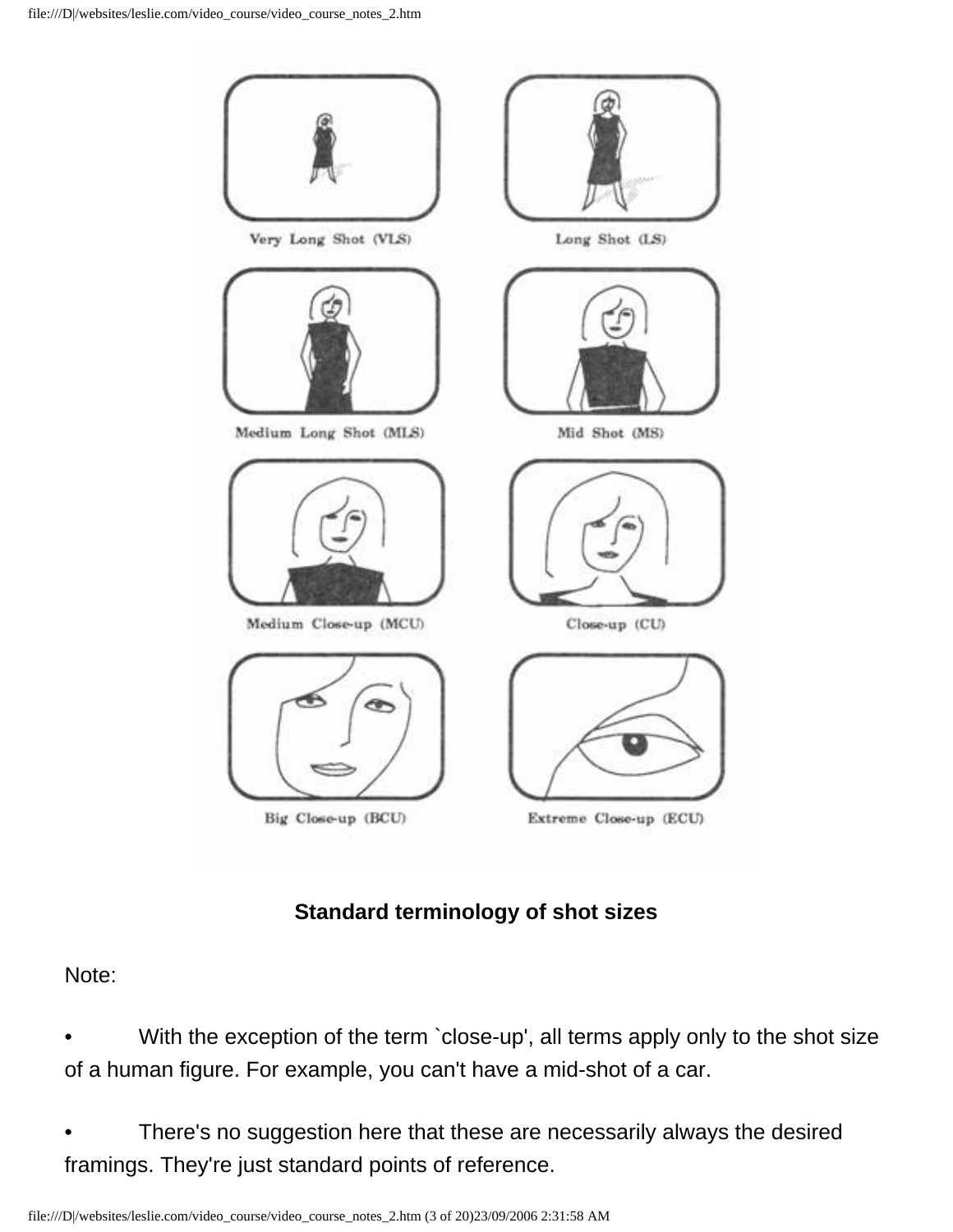• `Very long shot' is often a vague term meaning any shot of a figure `wider' than a long-shot.

### **Composition**

The art of composition is in arranging the elements of a scene so the totality of the picture yields the desired effect.

In most cases the aim is for a balanced and visually pleasing image, but sometimes a disharmonious composition is used to reinforce the tension or drama of the storyline.

Some basic guidelines are: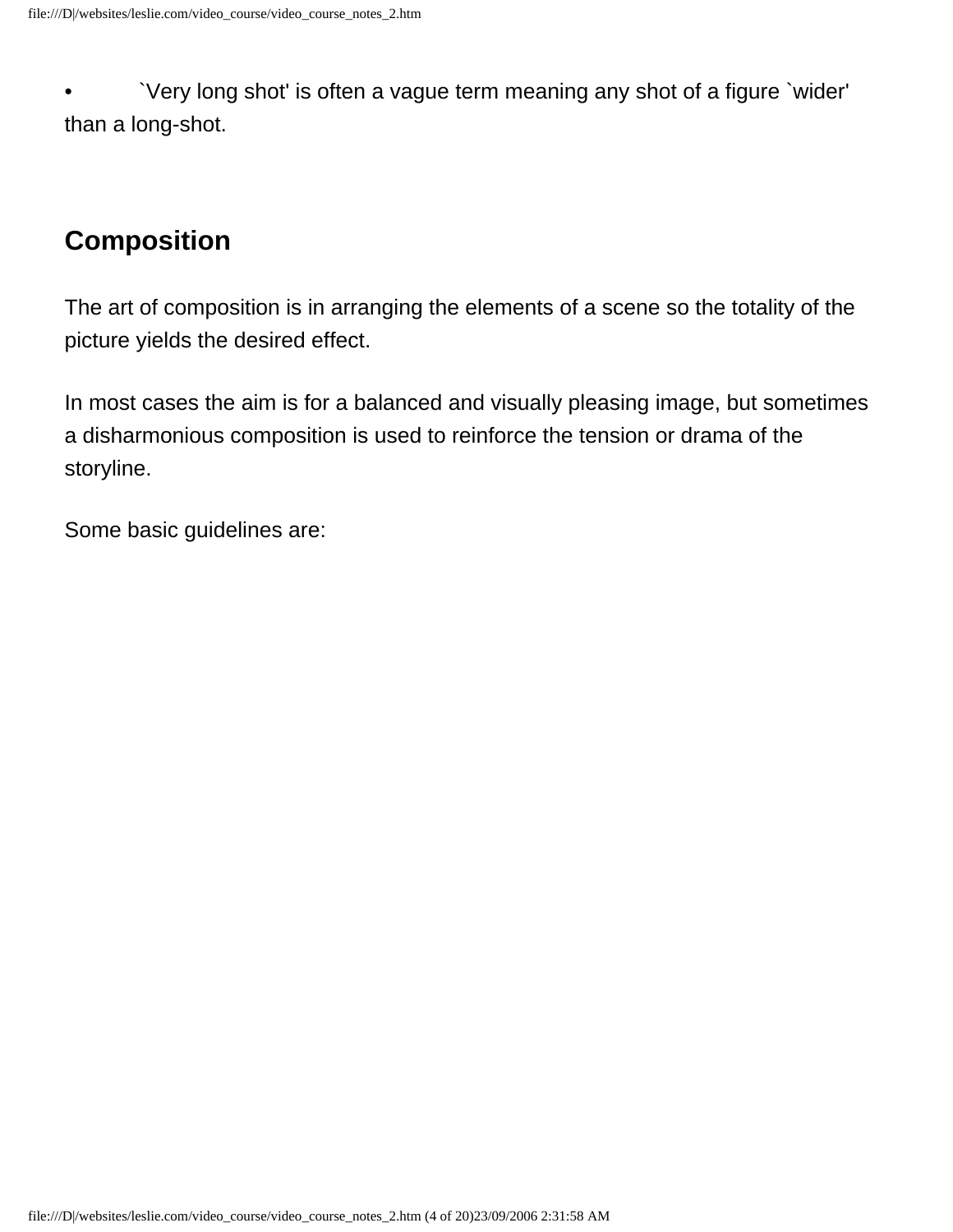Make sure that important elements are shown completely. ۰



Element cut off



Element fully within frame

Don't let one important element obscure another main element or its ٠ value will be reduced.

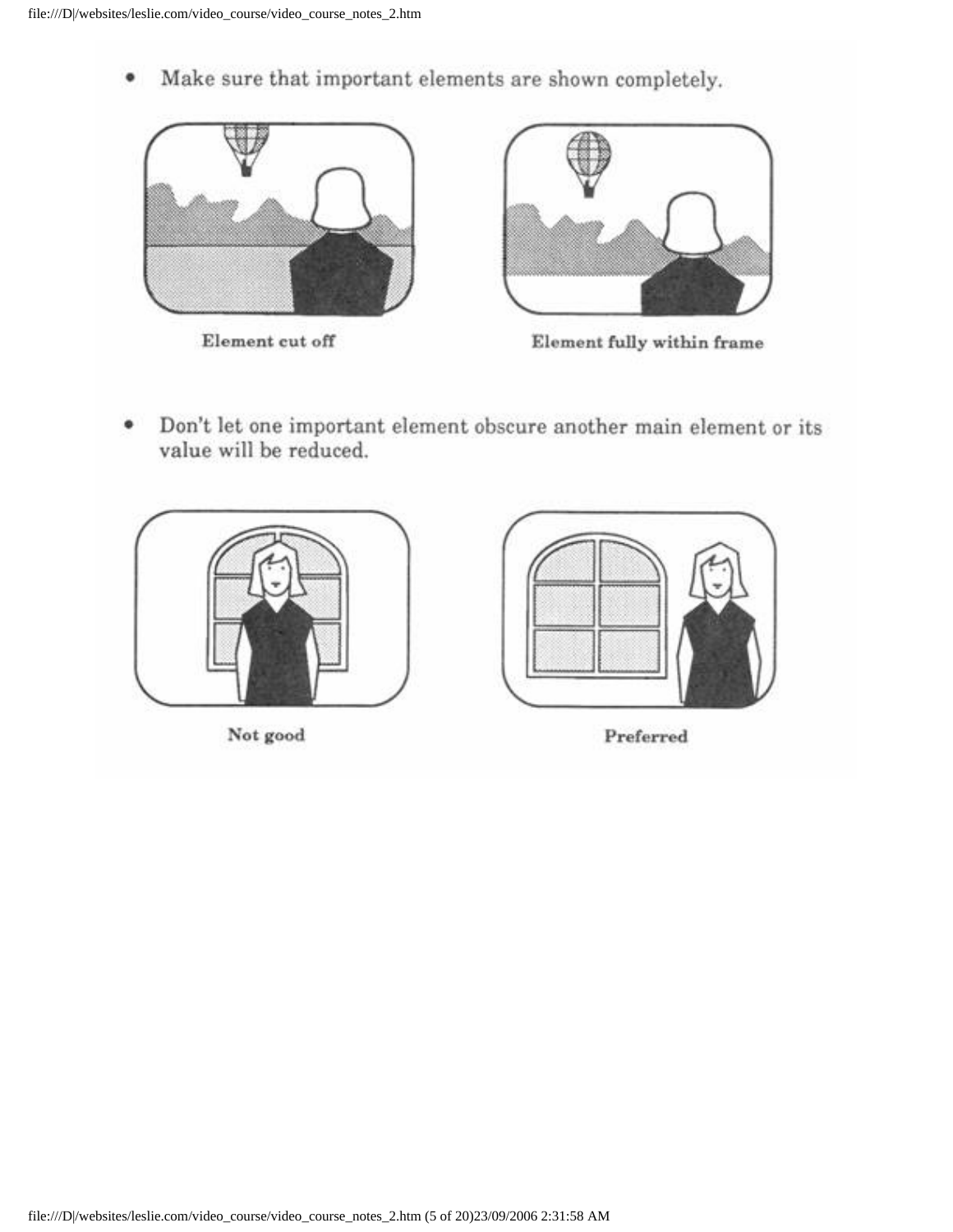Make sure the subject is shown at an appropriate size, so sufficient ٠ detail can be seen and important parts aren't chopped off by framing that's 'too tight'.



To add visual interest and a sense of depth, arrange your subjects at different distances from the camera, but take care that they don't conceal each other.



Not good



Preferred

Don't have all main picture elements equidistant from each other. ۰



Not good



Preferred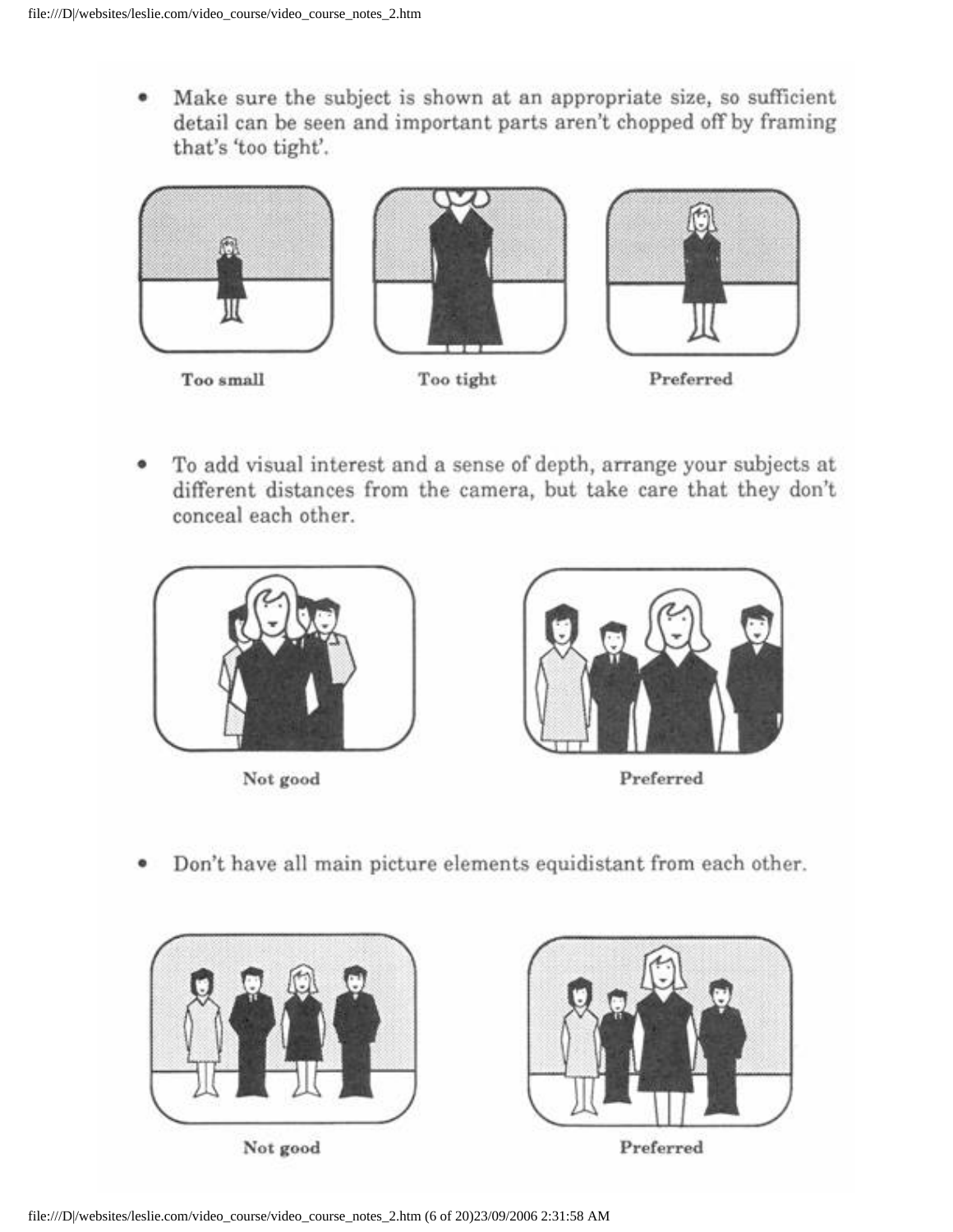Keep the horizon above or below the centre of the frame.



Left/right symmetry can be boring. Balance the elements in the frame in an asymmetrical fashion.



Symmetrical composition



Preferred composition

When the subject is in the distance, a secondary object in the foreground can emphasise depth.



Not good

Preferred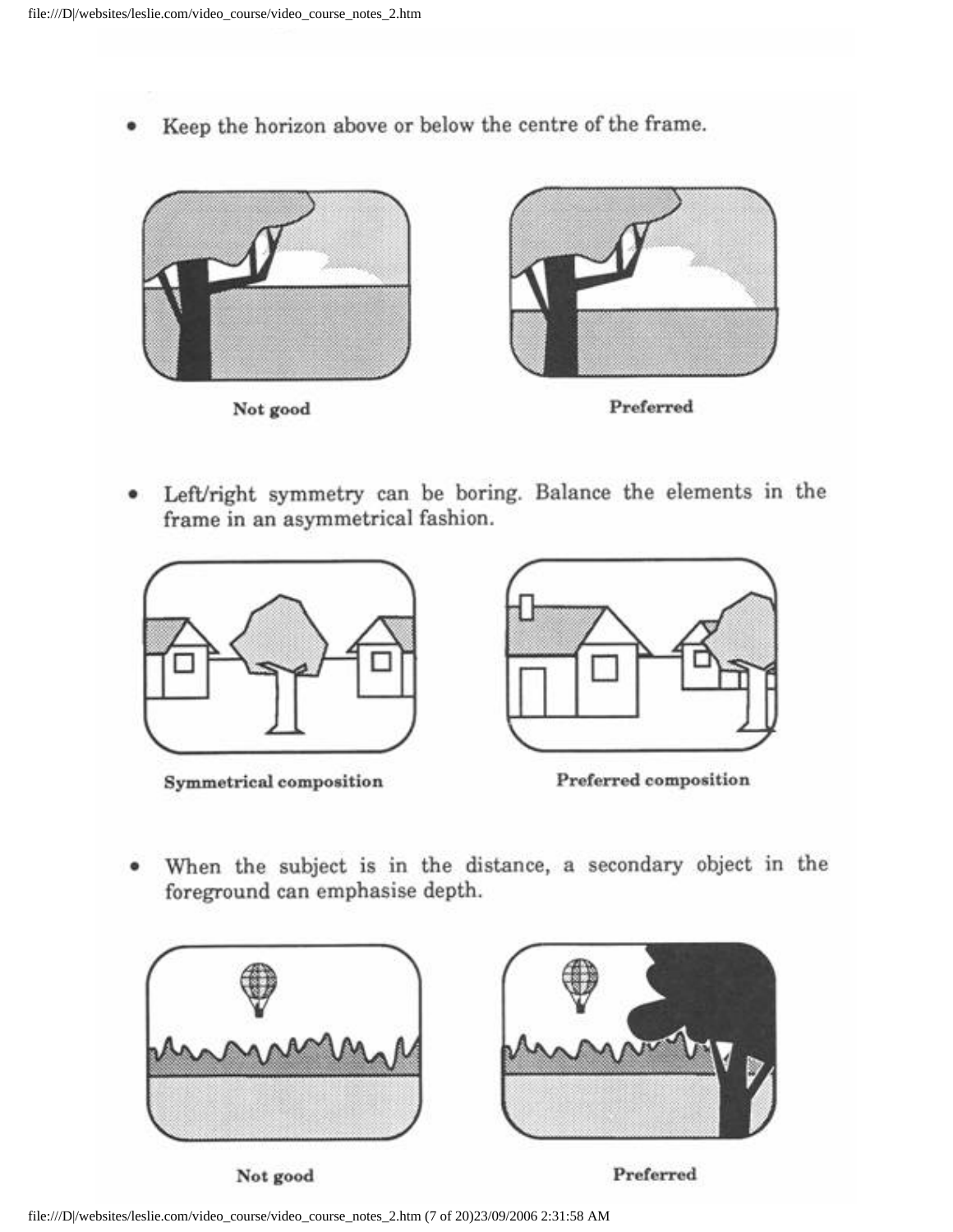Parallel horizontal lines can shorten perspective and reduce depth of field. Try to place a diagonal against a horizontal.



Diagonals and curves can bring more drama to a landscape.







Shooting two-dimensional objects, like paintings or signs, from a ۰ side angle will produce a distortion. Shoot them straight on unless distortion is desired.



file:///D|/websites/leslie.com/video\_course/video\_course\_notes\_2.htm (8 of 20)23/09/2006 2:31:58 AM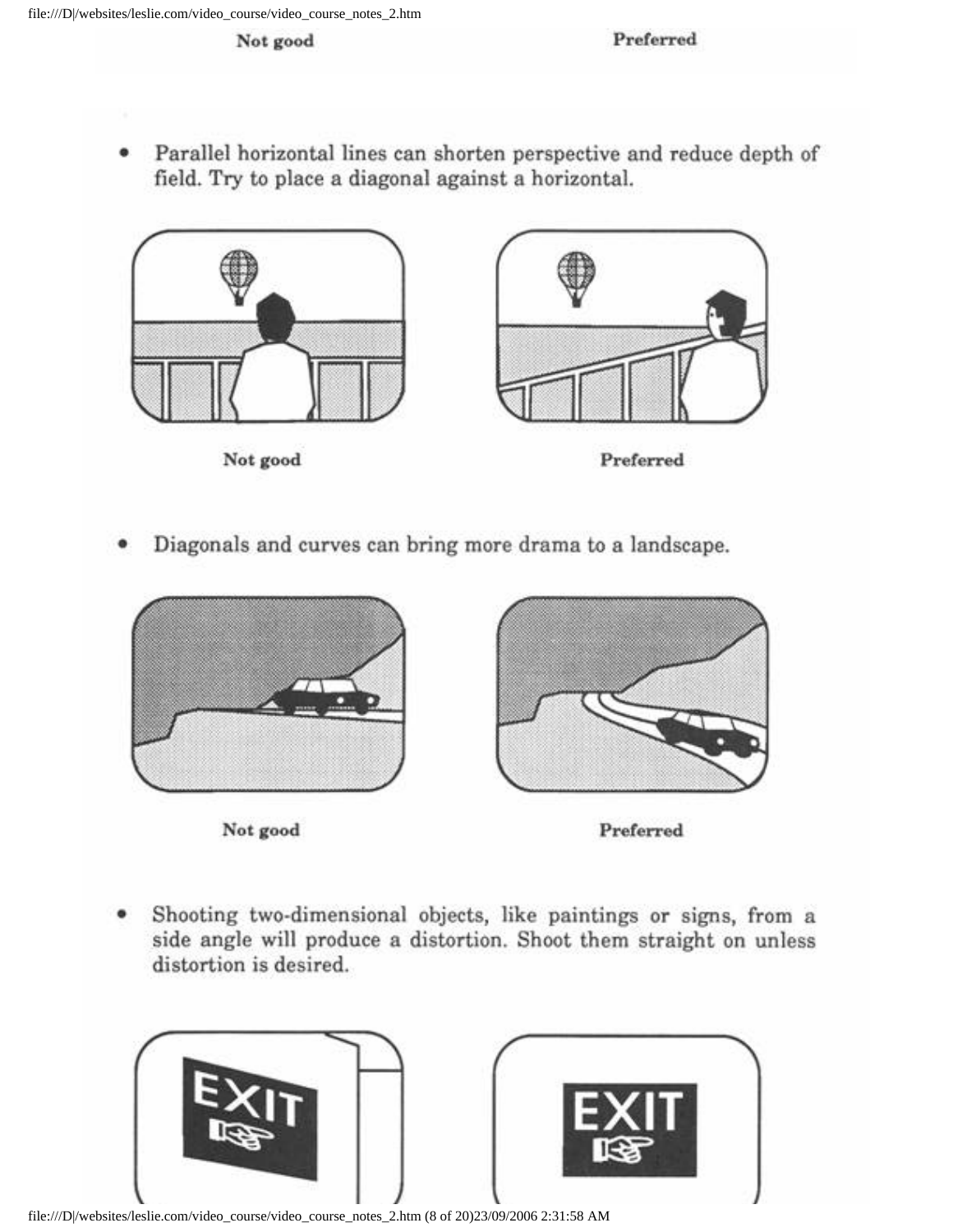

#### Composition for reverse shots for dialogue

The subject facing the camera should get about two thirds of the screen space.



With medium shots on a wide screen, the screen is divided into three equal parts and the subject facing the camera is placed in the centre of both main and reverse shots -

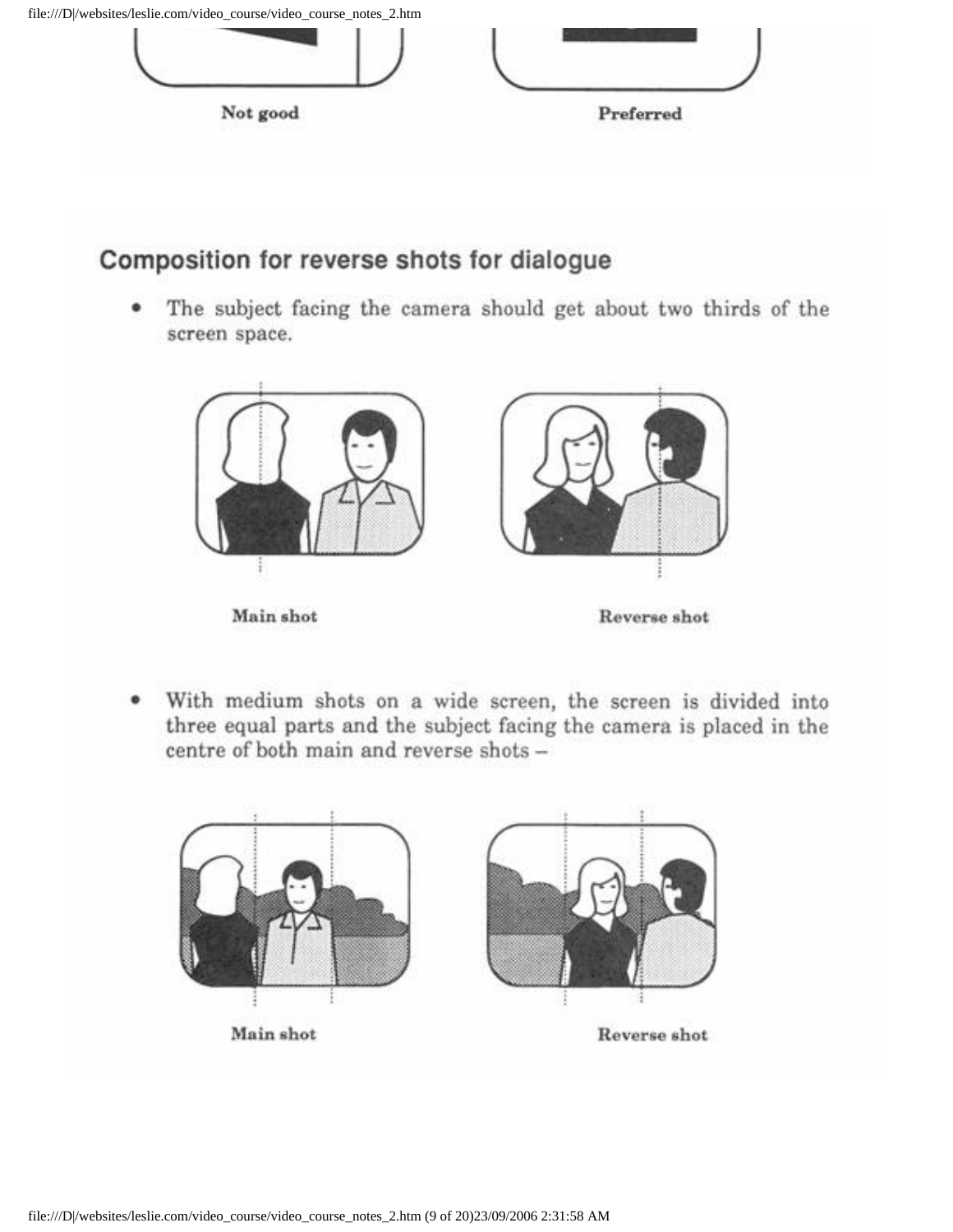## **Camera Techniques**

#### **Handling the camera**

You'll generally have the choice of mounting the camera on a tripod, or handholding it, preferably on your shoulder, in order to follow some action more closely. Be warned that handholding is a difficult skill to acquire and, if not done properly, can lead to very shaky and unsatisfactory pictures. This jerkiness can be reduced if you use wide angle, and ensure that the camera rests firmly on your shoulder. It's best to avoid the telephoto position whenever possible when handholding because it accentuates any shakiness.

When walking with the camera, move slowly, with legs slightly bent, and try to keep the camera parallel to the ground. A camera extension cable will give you greater freedom of movement if you're working on your own.

#### **The tripod**

When setting up a tripod, it's essential to set it level. Better quality tripods are supplied with a bubble level gauge and ball-and-cavity levelling system so you don't have to waste time getting the legs exactly equal. For tripods that don't have a level gauge, line up vertical lines of buildings, etc, with the edge of your viewfinder screen.

The tripod should be used whenever possible. It's essential for stills, graphics and shots where there's very little subject movement.

#### **Panning**

Panning refers to rotating the camera in the horizontal plane; that is, turning it to the left or right. It's usually done on a tripod. Panning is used to show the spatial relationship between two subjects, or to follow the action, or even to survey a particular scene. The following points should be observed when panning:

Make sure that the horizon line is level at the start and end of each pan.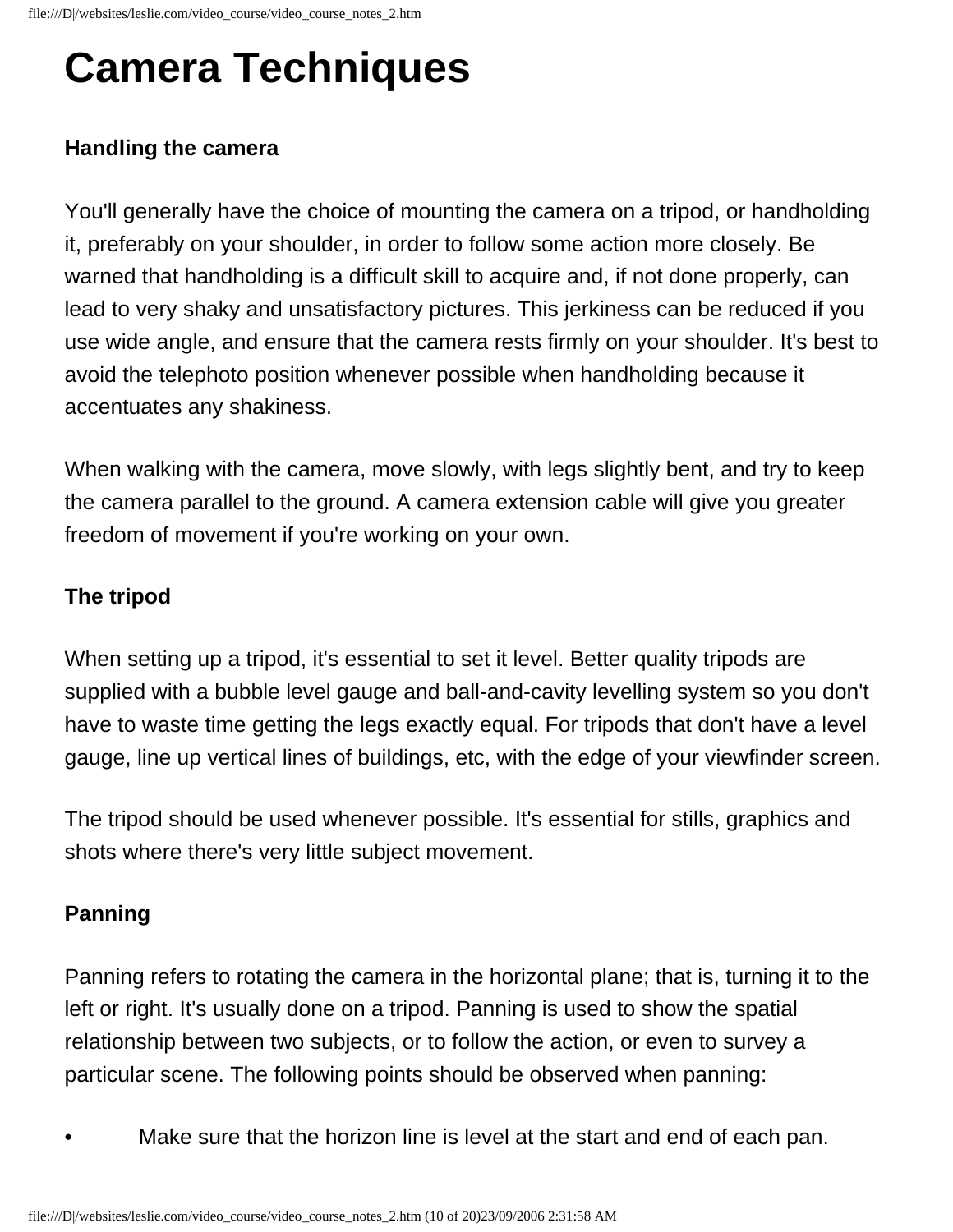• Roll the tape before starting the pan, and continue to record the scene after the pan stops. This will facilitate editing later.

The speed of the pan should be slow enough so that the audience can absorb the information and fast enough to prevent the audience becoming bored.

• Whether handholding or using a tripod, always go from an uncomfortable to a comfortable position. This means you should first physically face the end of the shot and then turn the camera and your body to the starting position, with your feet facing the end shot. This means the pan gets easier for you as you move through it and helps avoid an awkward camera jerk just near the end of the pan.

• A fluid head tripod is recommended for smooth pans.

#### **Tilting**

Tilting refers to vertical tipping of the camera. It's similar to panning for showing spatial relationships between subjects. It can also emphasise height or depth or follow action up or down.

#### **Dollying and tracking**

A `dolly' is a unit with wheels to which a tripod can be attached.

*Dollying* refers to *movement of the camera* towards or away from the subject.

*Tracking* is *movement of the camera* to the left or right. The camera can also be `tracked' ahead of or alongside moving subjects to maintain perspective.

#### **Zooming**

`Zooming in' increases the focal length of the lens and the size of the image on the screen. Zooming out decreases the focal length of the lens and the size of the image. It is usually easier to zoom than to dolly.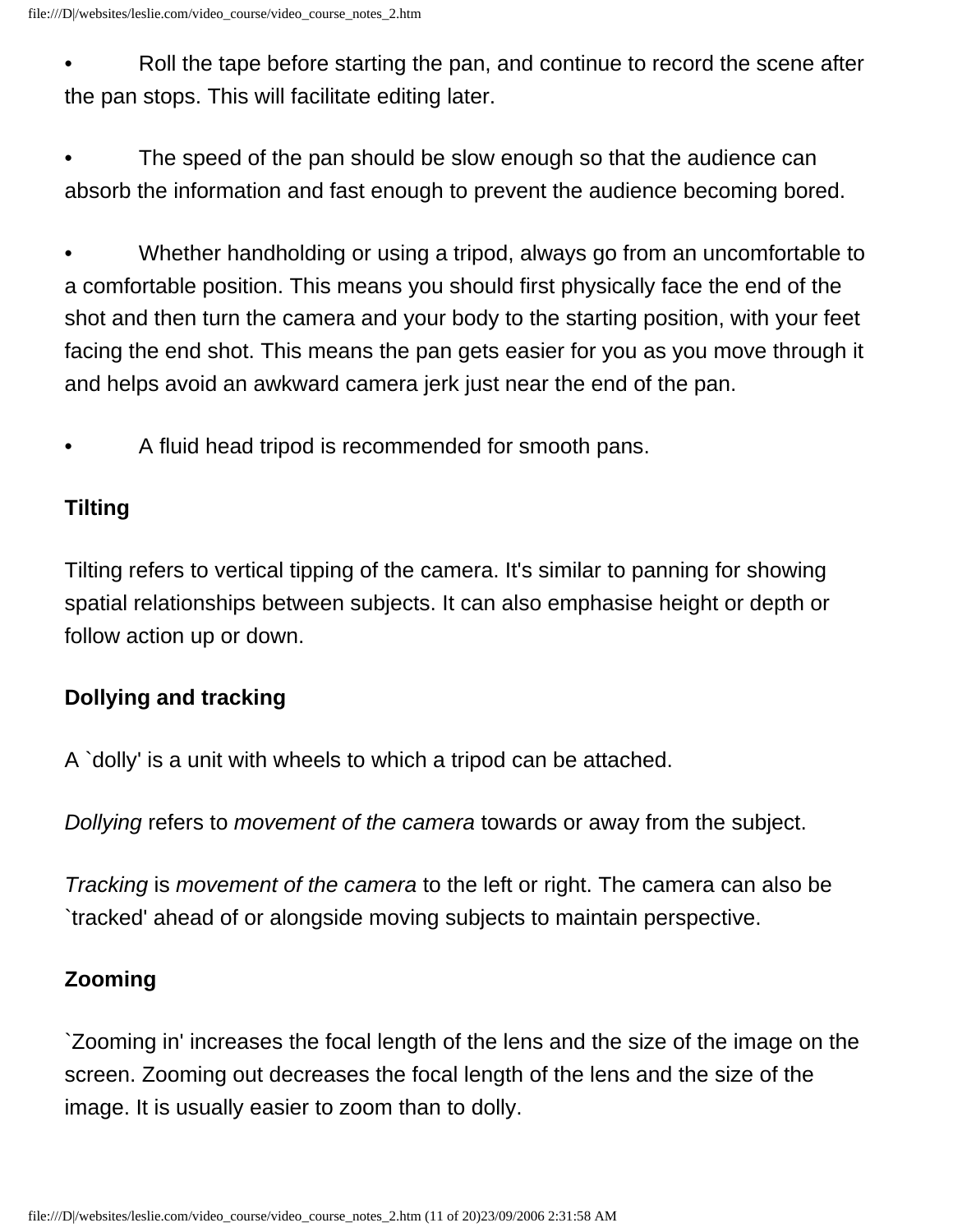The zoom lens is very useful and convenient for choosing different focal lengths for static shots, but don't overdo it. Zooming in and zooming out on a subject may fascinate the camera operator, but can quickly irritate viewers and make editing between shots quite difficult.

#### **Objective angle**

An objective camera shoots the action impersonally, as if through the eyes of an unseen, outside observer. Objective camera angles are therefore excellent for giving an overall view of what's happening.

#### **Subjective angle**

Subjective shooting brings the viewer into the scene. The camera lens becomes the eye of a person within the action. The viewer is then personally involved, not just watching the action from the sidelines. Subjective camera angles are good for demonstrating how to do something.

#### **Camera height**

Camera height refers to the angle at which the camera looks at the subject. There are three basic positions:



#### **Eye level shot**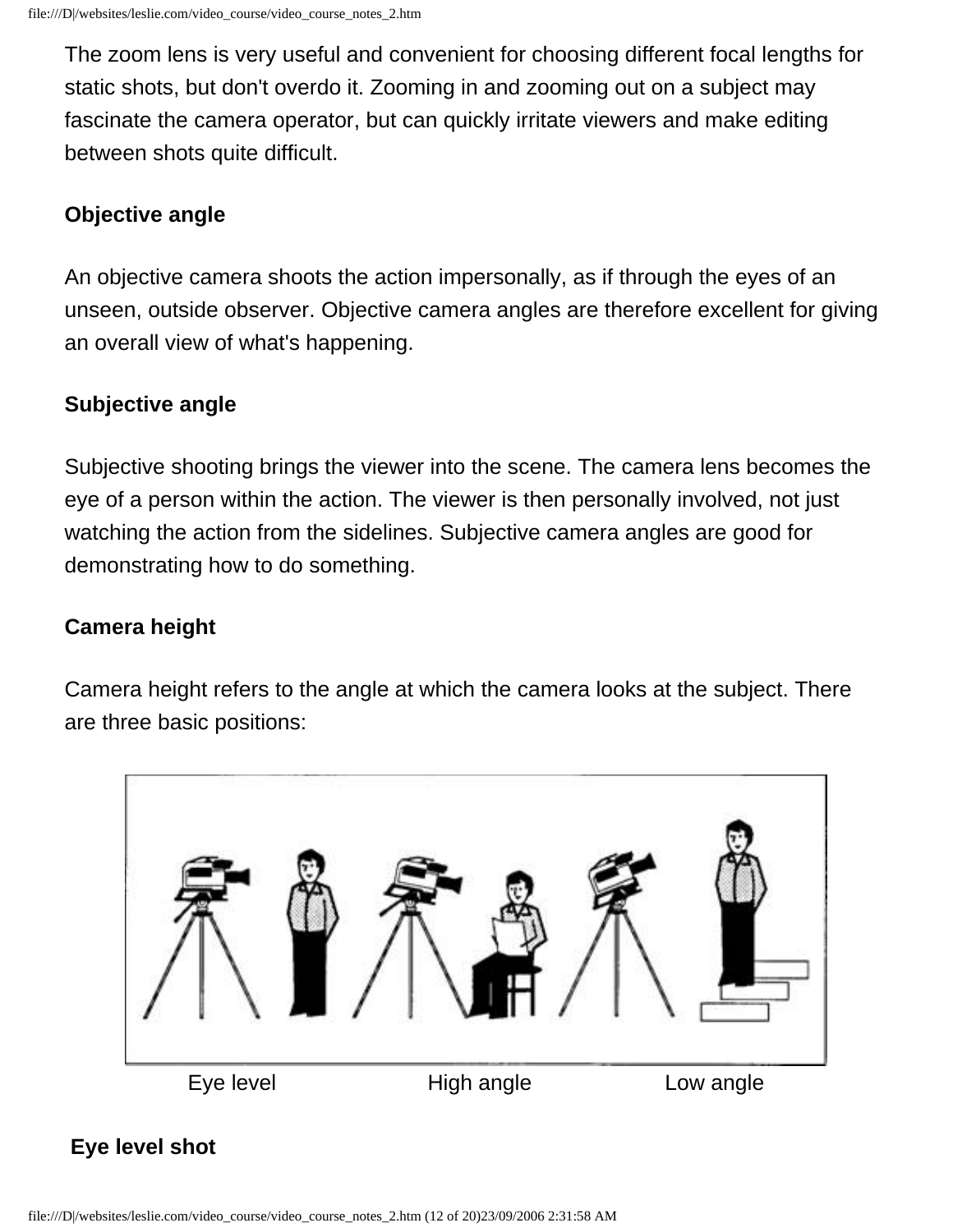The camera is horizontal to the ground. In wide and medium objective shots the camera should be at the height of the unseen observer. Close-ups should be made at the height of the subject.

#### **High angle shot**

The camera is tilted downward at the subject. High angle long shots help orient the viewer because they show the relationship between the various elements of the setting and are also useful if the action occurs in great depth.

High angle shots of persons can make the subject look unimportant and inferior, giving the viewer a sense of superiority.

#### **Low angle shot**

The camera is tilted upward at the subject. Low angles tend to dramatise the subject, giving it an aura of authority or grandeur.

Low shots are also useful for separating the subject from the background, for eliminating unwanted foreground and background, and for heightening the illusion of size, speed and perspective.

#### **Camera movement**

One of the problems frequently encountered with people learning how to use video cameras is the urge to keep the camera moving. Zooming, panning and tilting all seem irresistible to the newcomer, but they pose a number of problems, not only to the viewer, but also to the editor.

Remember, it's very possible to produce strong feelings of movement with a static camera. Don't move unless it improves the shot.

### Shooting rules

#### **Don't shoot jump cuts**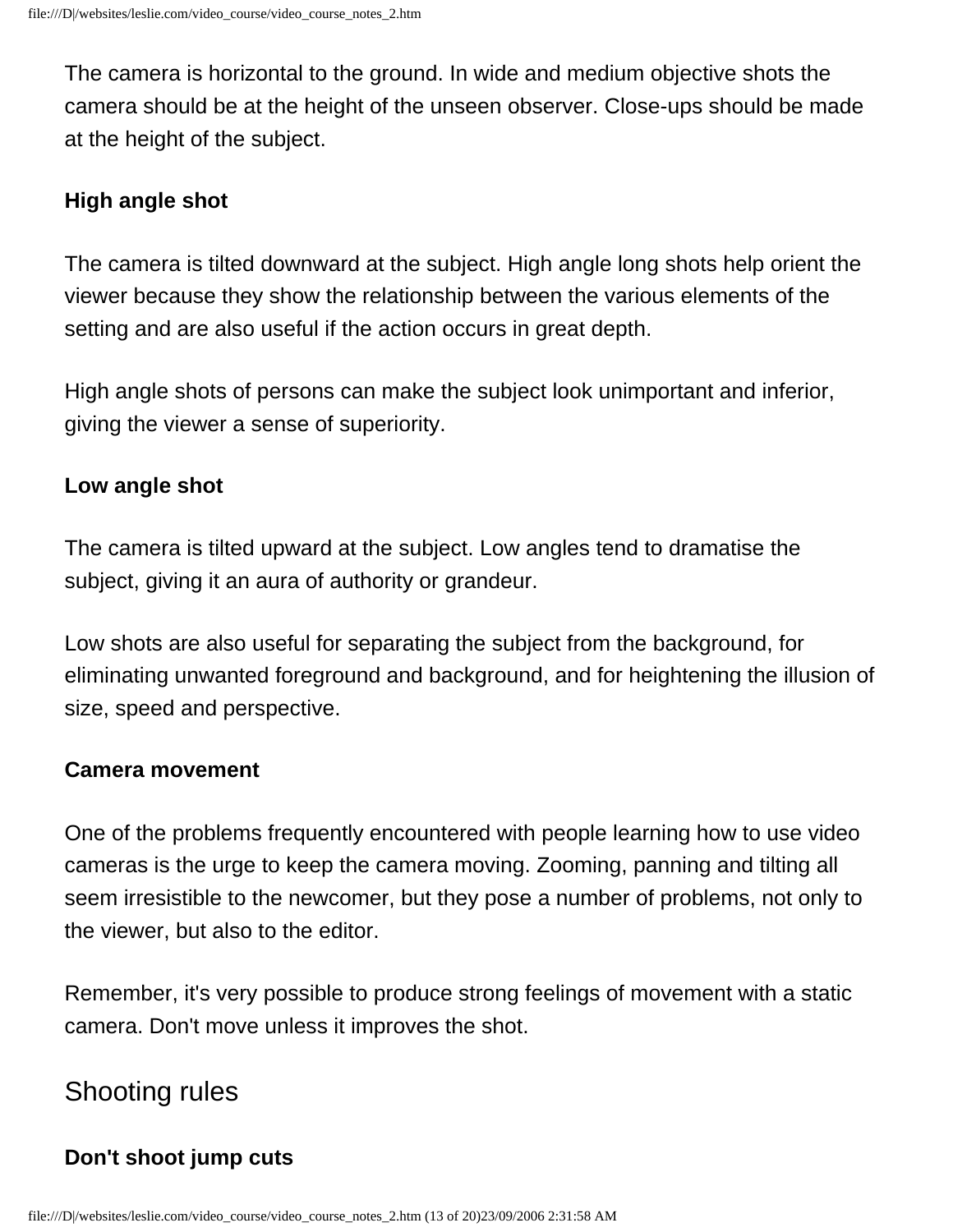Jump cuts occur if two very similarly composed shots of the same subject are cut together. The effect is distracting and can even be ridiculous. Solutions:

Make a major difference in the size of adjacent shots involving the same subject, eg, long shot to medium shot, or medium shot to close-up. This can be done by (a) moving the camera nearer/further away from subject, (b) moving the subject, (c) zooming in or out.

• Change the camera angle between shots, eg, full face to half profile, or eye level to a lower angle shot.



Never cut from this ...



... to this ('jump cut')



It's OK to cut from this ...



... to this (change of angle and size of shot)

## **Don't cross the 180° line**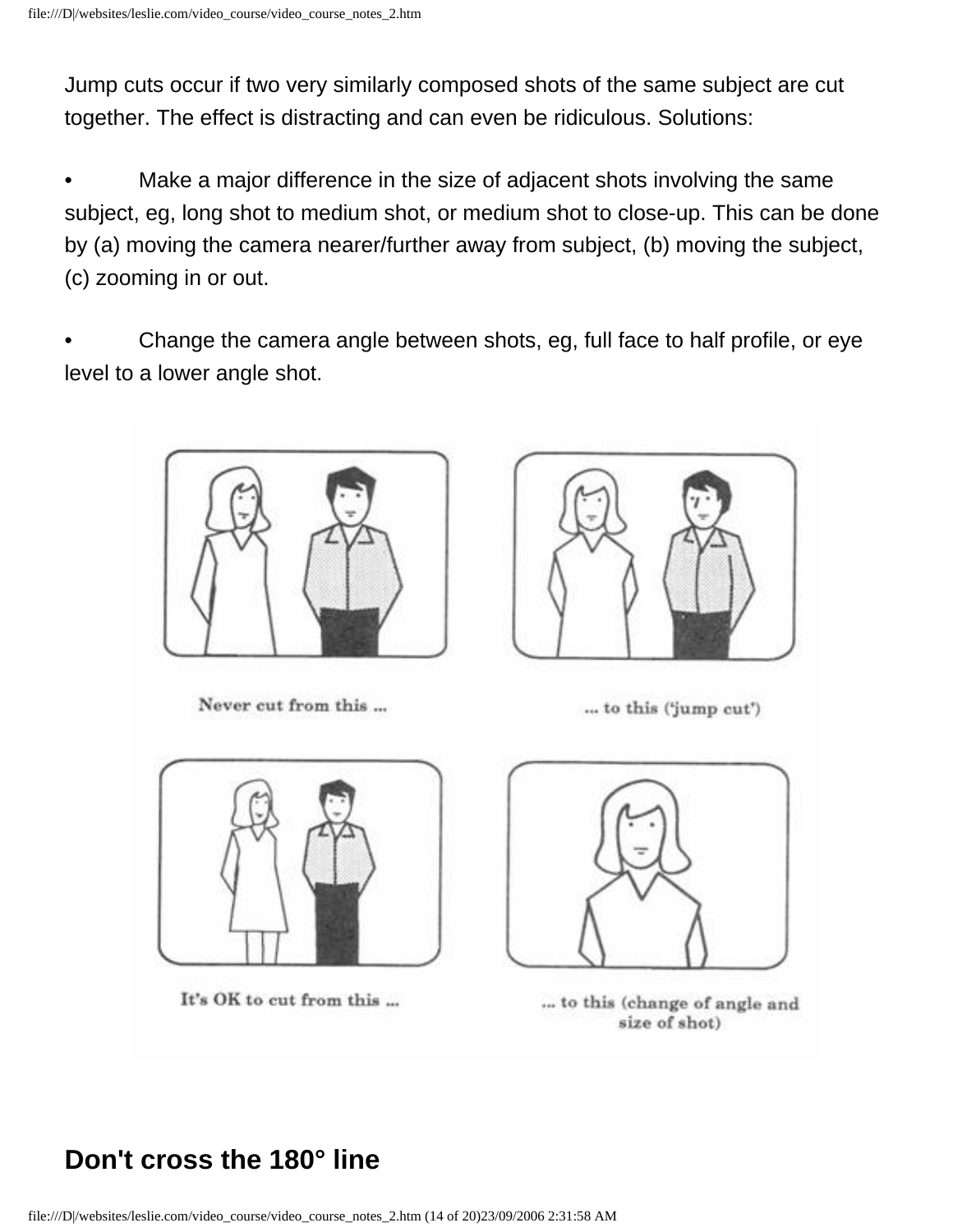In each scene you shoot, there's an imaginary line which, if crossed, will cause an object or person to jump to opposite sides of the frame in consecutive shots.

• Draw the imaginary line on your storyboard picture before shooting a scene. This will show you the limits of your camera positions.

• Always make sure that, if the subject appears on the left hand side in one shot, it also appears on the left hand side in the next.



#### Don't cross the 180' line



file:///D|/websites/leslie.com/video\_course/video\_course\_notes\_2.htm (15 of 20)23/09/2006 2:31:58 AM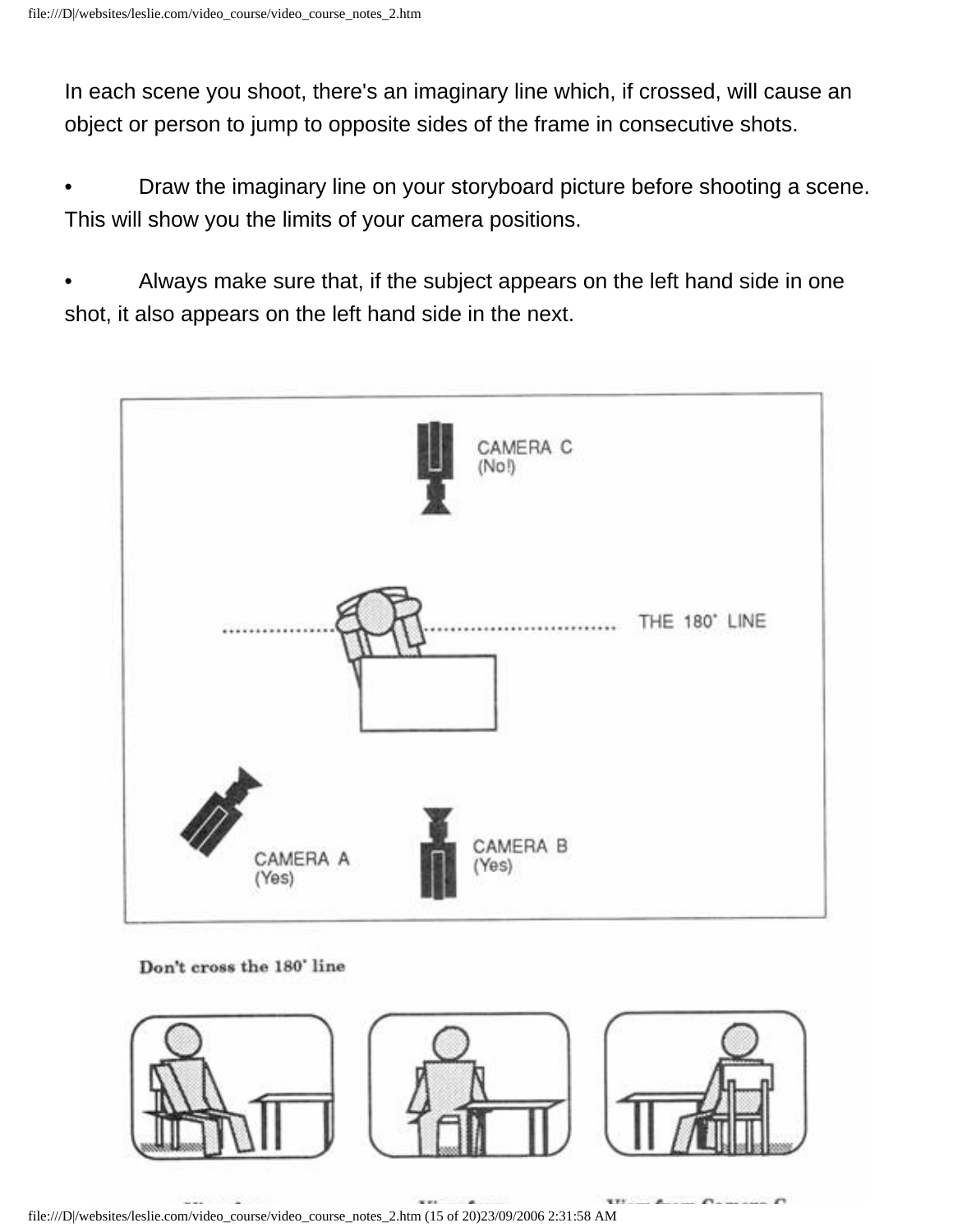View from Camera A (okay)

View from Camera B (okay)

View from Camera C (subject appears to have switched to the other side of the table)

Crossing the imaginary 180° line will also make the action appear to reverse direction. Be sure that people or objects only change direction if seen to do so in shot.

During a car race, for example, continuity of action is essential. It tells the viewer where s/he is. Break that illusion and a person becomes disoriented and distracted and the whole situation becomes ludicrous.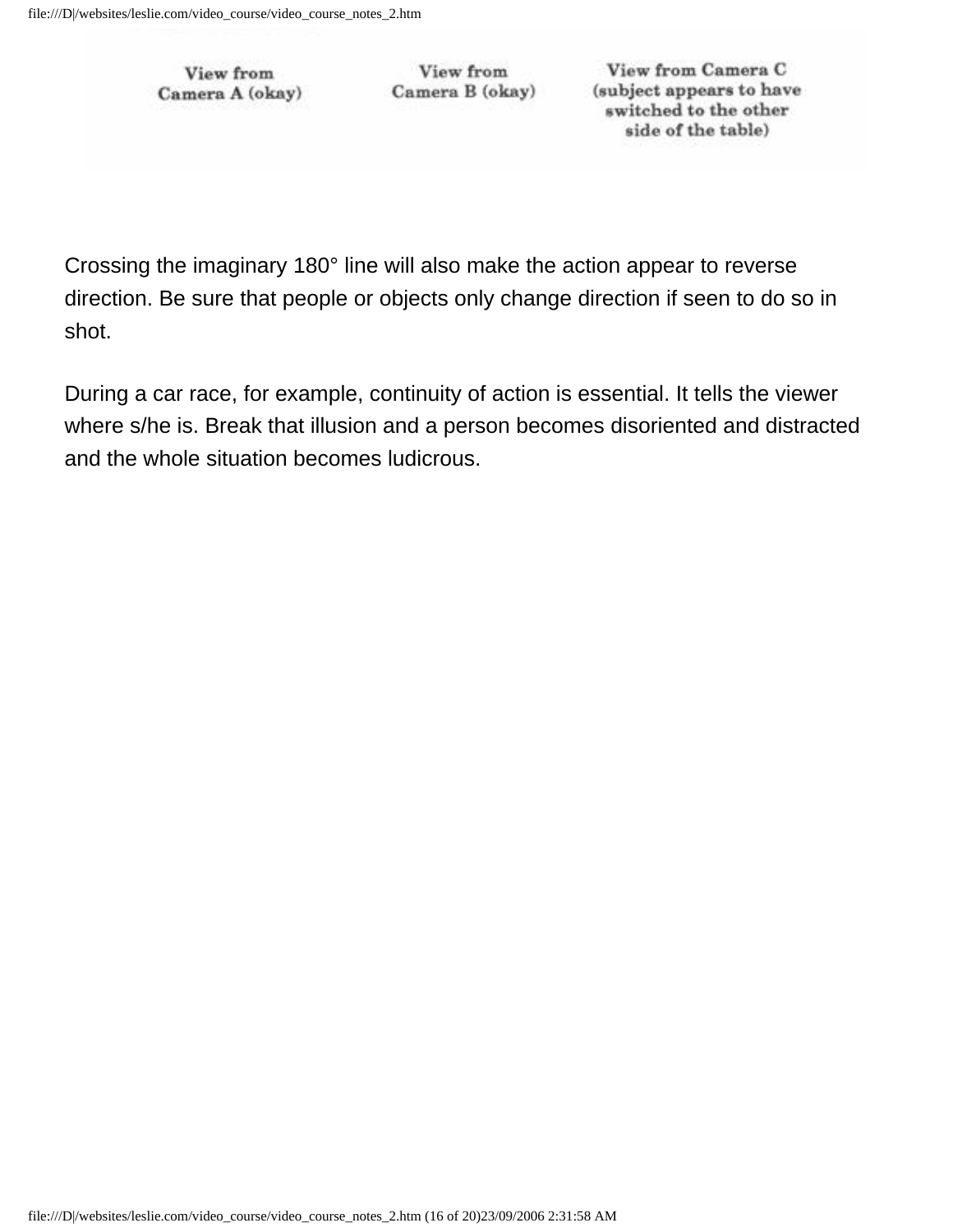

The imaginary 180' line



#### **Don't pan, tilt, zoom or track your camera unless you have a reason to do so.**

Avoid restless camera movement. The eye should always anticipate a camera movement, because the audience wants to have subconscious questions answered. For example:

• What is that object in the distance? What is that child playing with? (Motivation to zoom in so the eye can see the object more clearly.)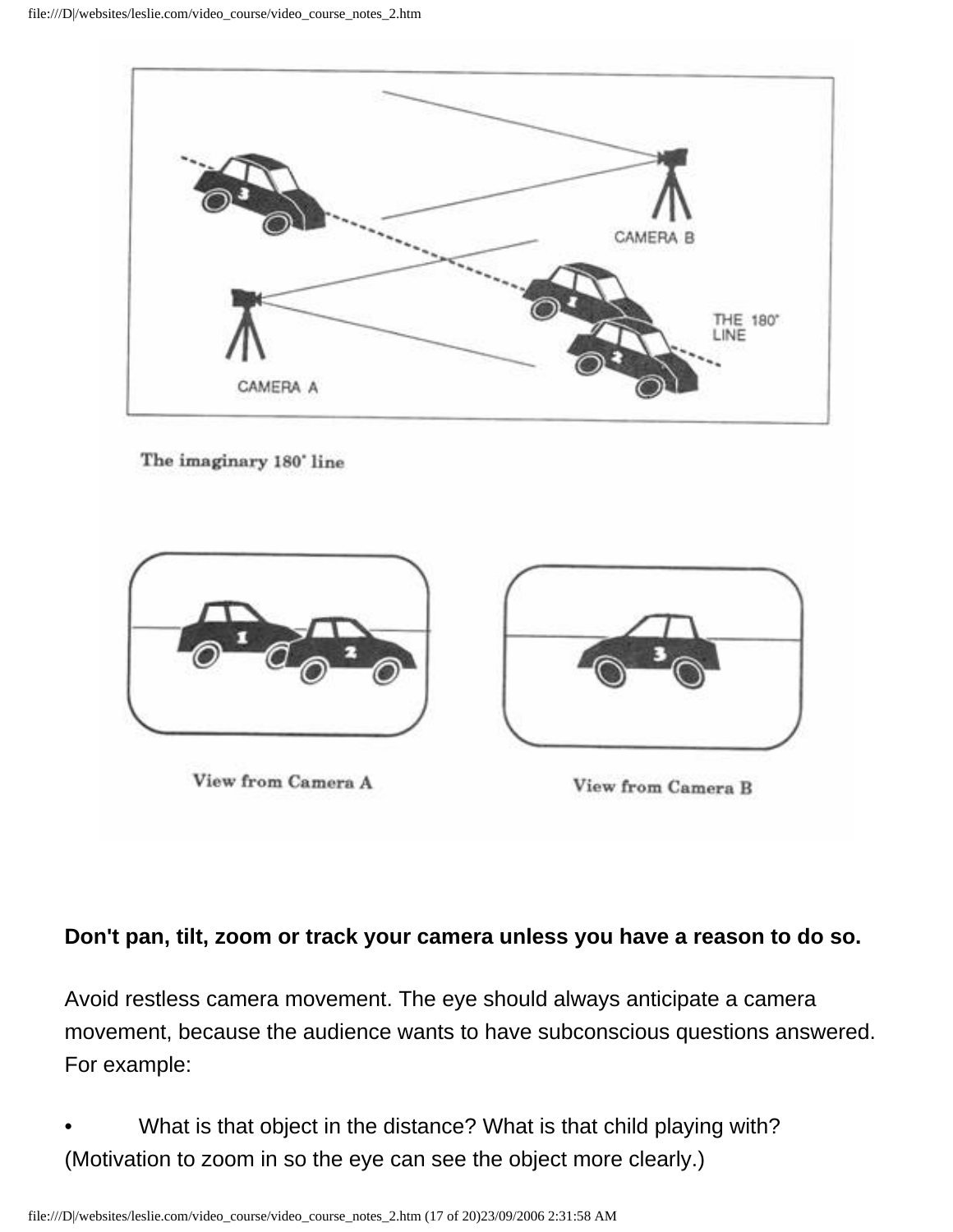• Where is that person going? What's at the other end of that building? (Motivation to pan left/right.)

• How tall is that building? Who do these feet belong to? (Motivation to tilt up.)

#### **Remember:**

- Panning should be done very slowly because (a) the eye needs time to take in the information in the picture, and (b) a strobing or bending effect of vertical objects occurs if a pan is done too fast.
- The audience can become `seasick' by frequent zooming in and out.
- Don't leave the audience wondering why the camera is panning, tilting or zooming. The motivation must be clear.

#### **Allow enough space when framing people**

If a person is not framed properly, s/he will appear to sink through the frame, or to be hanging by the neck! Keep the subject's eyes about two thirds up the height of the frame.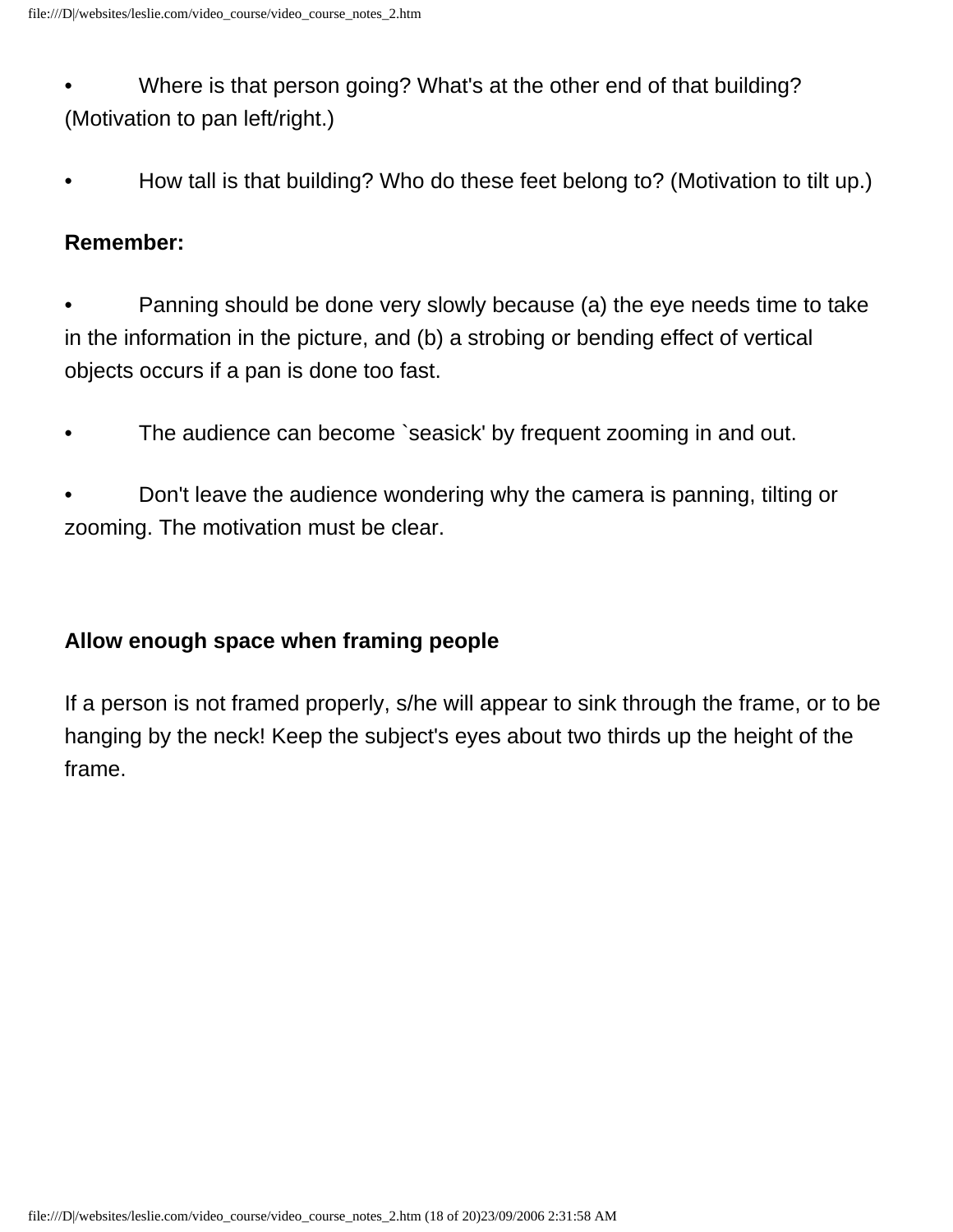

Too little head room

Too much head room



Good

Allow your subjects speaking/breathing space. For example, if they're talking to someone out of shot, to the right of frame, place them left of centre in the shot.



Incorrect

Correct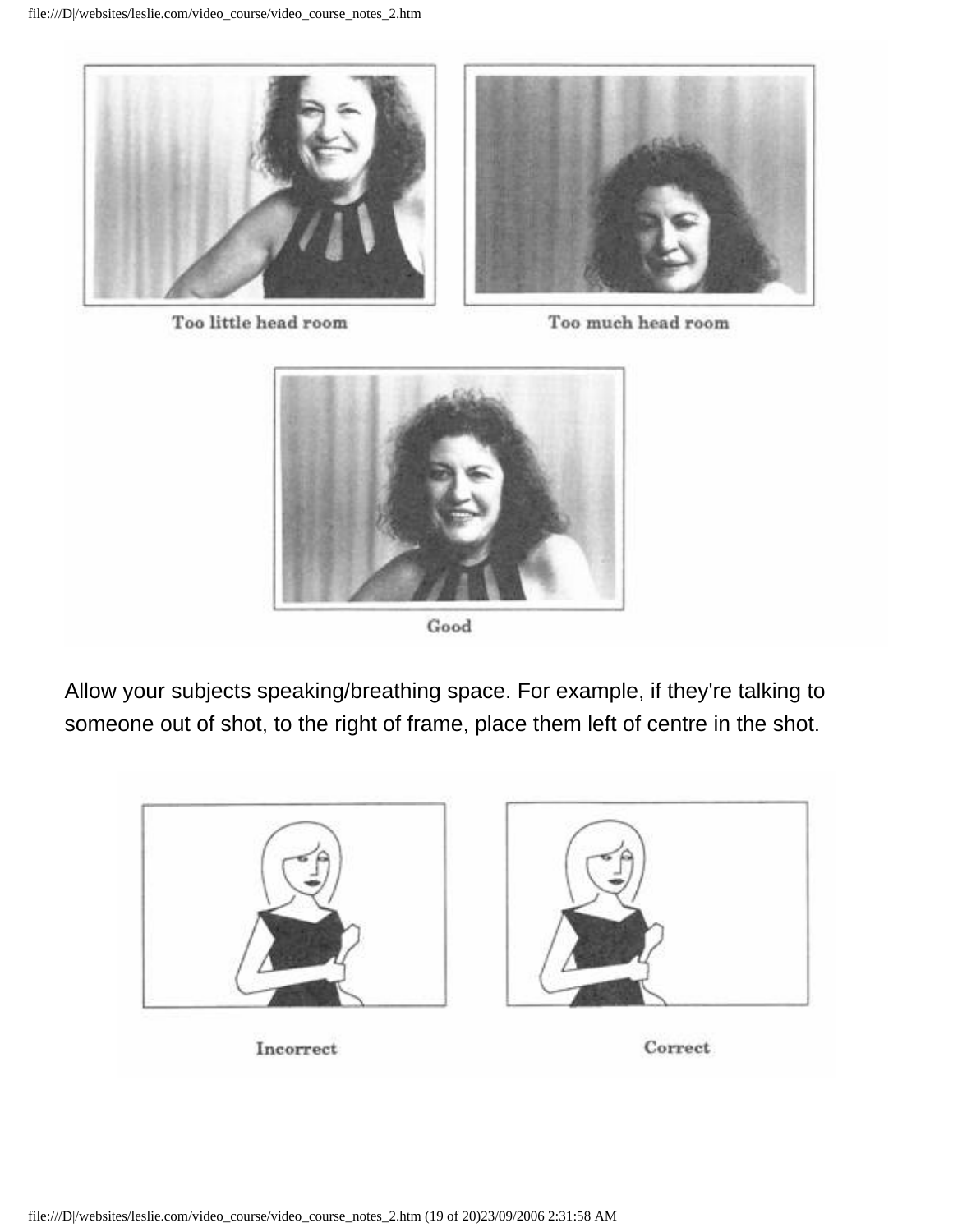#### <span id="page-36-0"></span>**Basic Editing**

Many film and video makers who involve themselves in the editing process for the first time are often faced with the sudden realisation that *`if you ain't got it, you can't use it!'* 

By the editing stage it's a bit too late to start going out and shooting scenes you didn't get the first time round - make sure you work from a shooting script (a list of ALL needed shots), and that you mark off successful takes!

And, if you didn't learn before now - shoot what you need, might need, but certainly not what you don't need - because you're going to have to go through it all in the editing process - and the more excess footage you have, the more time it will take!.

#### **Be prepared: have all your material together when you're ready to edit!**

Editing, with today's tools, isn't a major feat demanding great artistic talent or technological expertise. All you need to do is cut and paste a few scenes together to construct a lucid story – just as you would with a word processor.

However, it helps if you have a perceivable beginning, a revelatory middle and a conclusive ending. it's also a great help if you have good pictures to work with, and you learn a little of the poetry of editing so you don't leave the odd scene lingering on screen for too long, or too short for the viewer's pleasure.

On the other hand, it can be a Herculean task to edit a bunch of badly shot, incompletely staged scenes together in order to make a sensible sequence that not only has a beginning, a middle and an end, but can go further and maintain the fragile illusion that the material was shot and edited by a professional.

So, before you begin:

- decide the pacing of the video, and its style of presentation.
- work out a time frame to complete the edit in.
- work to a comprehensive storyboard or script.

With the rapid rise of affordable nle (non-linear editing) systems, it is almost impossible to give any practical technical advice. Nor is it easy to suggest which system / software is the best since nle is still developing with new systems / software being introduced all the time. Nor has there been a 'right time' to buy - what's new today is obsolete tomorrow. Fortunately, there are now numerous off the shelf systems available which will provide reliable, and quite sophisticated results for a reasonable outlay.

As a rough guide to system basics you will need a minimum of:

• 160 to 360 gbs of hard-drive for video - you get about 5 mins per gb for dv / 12gb an hour

(you will be better off with a separate hard-drive for the computer operating system & programs)

- at the very minimum, 1 gb of ram (memory) and at least a 2.0 hz P4 processor
- a robust operating system, windows 2000, xp or (ugh!) vista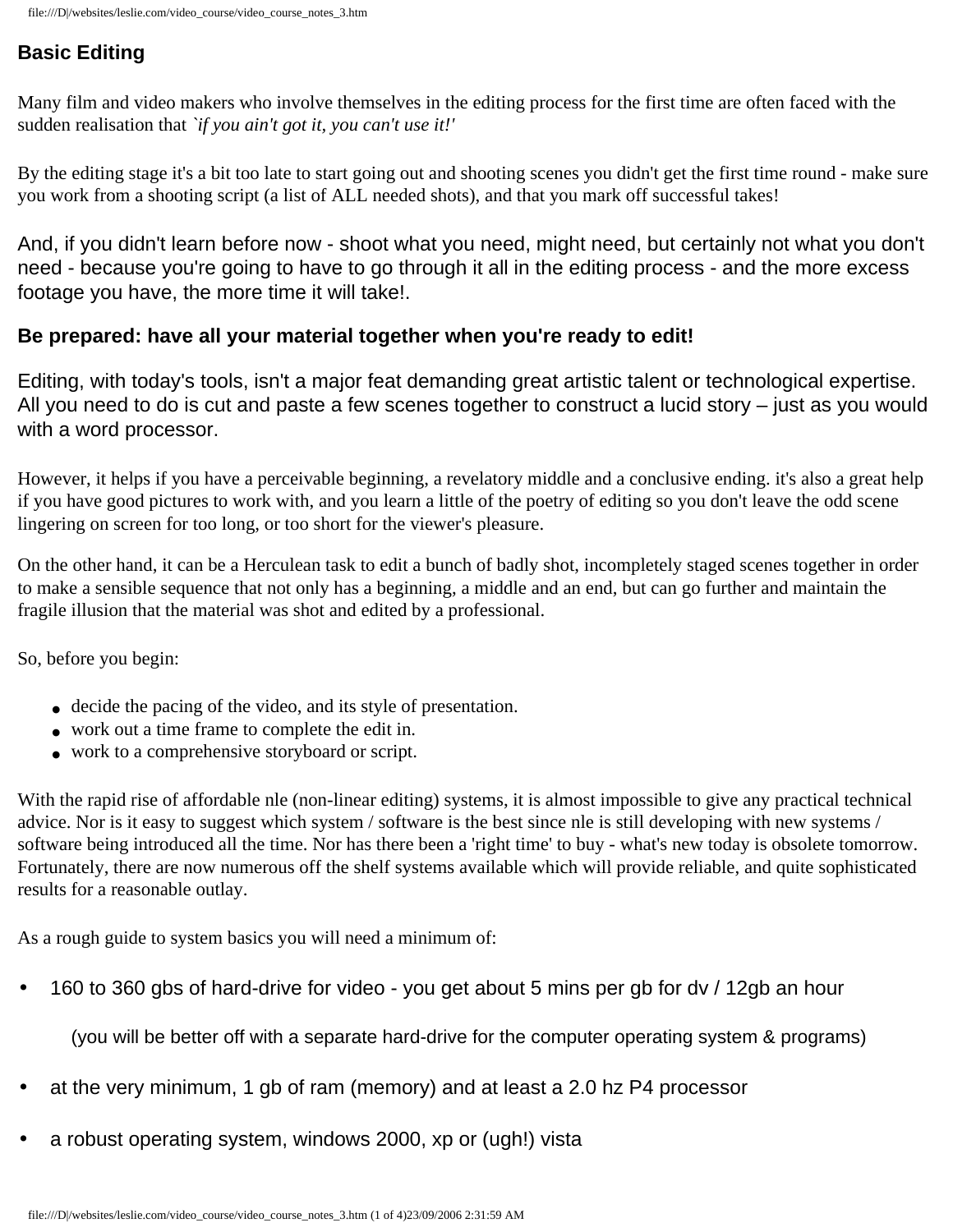#### if using a pc. a video capture card or firewire connection:

*analogue* - this type of card will allow regular svhs / vhs in and out - but is really superfluous with the 'firewire' card / connection below.

*dv (ieee-1394)* - more commonly known as *'firewire'*. this will allow digital transfer to and from a dv camera (which in most cases can also act as a transcoder for analogue signals)

• at least a 19" monitor, preferably an LCD (eye strain and screen real estate is a major problem with most nle software)

#### **and remember, should you have problems:**

a. **DON'T PANIC**. if your system was working, it will work again!

b. most 'problems' can be traced to user malfunction!

c. answers can usually be found online @ [rec.video.desktop](news:rec.video.desktop) - a newsgroup searchable using [google groups](javascript:if(confirm(). (you'll often see the acronym RTFM used in replies - read the f\*\*king manual.)

#### **Basics:**

Editing is changing from one picture or scene to another. In movie and television programs most scenes simply change, ie., they CUT from scene to scene. Another commonly used effect is a dissolve, where one scene merges in to the next. There are now limitless, and sometimes highly complex looking, effects available in even the most simple nle programs. **look amateurish and cheap.** However, these effects should be used sparingly and in context - used improperly they simple make your program

Simply watching television will give you a good idea as to what to do, and what not to do. Documentaries will teach you that showing a talking head for half an hour is not going to capture your audiences attention. Adverts loaded with special effects usually sell cheap goods. So, if you have a story to tell, a product to sell, or an idea to convey, do just that, and do it as simply as possible.

This is a list of possible things a video might include:

- **titles** to identify people, places, things
- narration to tell a story, explain the vision, an idea, or to inform or amuse
- music and fx to aid the flow, to add dramatic / relaxing effect
- **credits** to inform people who was involved

How you edit the footage you shot will make the difference between an interesting and entertaining video and a deadly boring one. As a beginner you might have a lot of unusable footage - times where you forgot to turn the camera off, out of focus shots, embarrassing views, wobble cam, etc., In editing you will simply get rid of the bad stuff and make a story of the good stuff. It helps to work from a script, and study the footage beforehand in order to choose the best scenes.

#### **Logging:**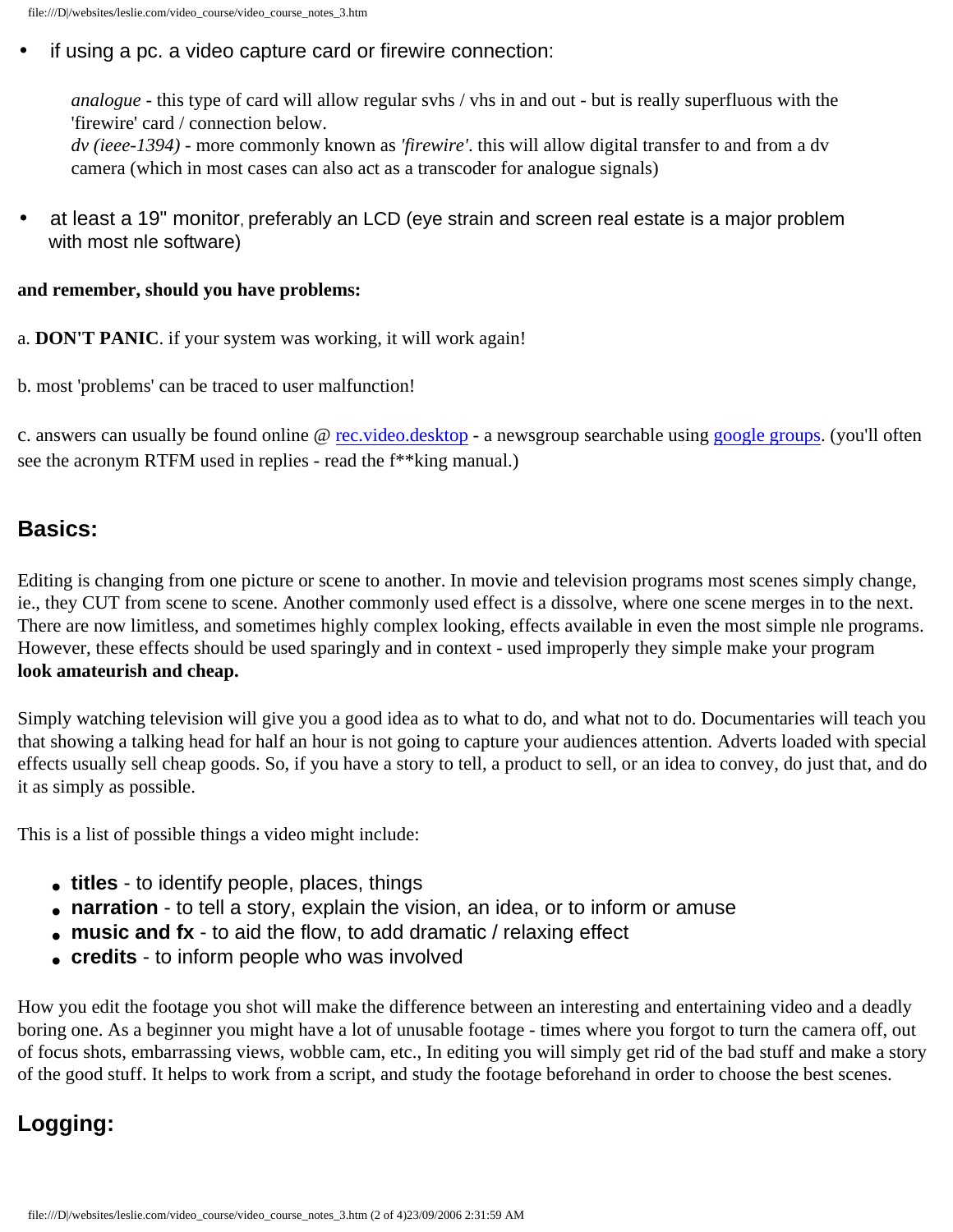Before you start editing view your tapes thoroughly, making notes as to what, and where scenes you may want to use in your program are on the tape. Logging of your tapes is all important regardless of which editing system you use, because this edl (edit decision list), will be the foundation of your finial video, whether you use the shots therein or not.

#### **Paper Edit:**

For those without access to an editing system, or projects beyond their expertise, or for clients with limited time to spend in the edit suite, the 'paper cut' (based on tape *time code*) provides the perfect solution.

A brief guide:

**1**. Working from a script / storyboard shoot your material.

**2**. Copy the original camera tapes to vhs or dvd standalone recorder using the camera's built in time code display. The vhs tapes / dvd with the visable time code are called *time code window dubs*

**3**. View and log the material, noting all the scenes you are likely to use

**4**. Match the best takes (scenes you shot) to your script / storyboard

**5**. Supply the editor with the original camera tapes, any graphics, photos, etc., you want included, recorded narration, music, etc. and then start editing according to your edl (*edit decision list*) – fine tuning as you go along

#### **Example of a edl sheet:**

| $Ed$ $\text{Tp}$ | Time Code IN | Time Code OUT    | [Vid Aud Dur] | Description of Shot |
|------------------|--------------|------------------|---------------|---------------------|
| No No            | Hr : Min:    | Hr : Min : Sec : | 'Sec          |                     |
|                  | Sec : Frm    | Frm              |               |                     |
|                  |              |                  |               |                     |

**key:**

| ed no  | Simply a reference number to keep track of edits during on-line (usually starts with 1) |
|--------|-----------------------------------------------------------------------------------------|
| tp no  | Tape / Reel no. Needs to match tape source (changed when source tape changes)           |
| tc IN  | Time Code IN                                                                            |
| tc OUT | Time Code OUT                                                                           |
| vid    | Video only. (If no marks in either Vid or Aud, then both Audio AND Video edit assumed)  |
| aud    | Audio only. (If no marks in either Vid or Aud, then both Audio AND Video edit assumed)  |
| dur    | Lenght of shot in seconds                                                               |
|        | departicular priof department of abot detail of title ato                               |

**description** Brief description of shot, detail of title, etc.,

#### **Example of how to fill-in a edl sheet:**

For straight cut to cut (with both video and audio)

|                          | ററ<br>16<br>. . | <b>OF</b><br>っこ<br>Ω.<br>ັບປ<br>ີ |  | - -<br>יי | $\bigcup$ ose-up $\in$<br>r keyboard<br>computer |
|--------------------------|-----------------|-----------------------------------|--|-----------|--------------------------------------------------|
| $\overline{\phantom{a}}$ |                 |                                   |  | $-$       |                                                  |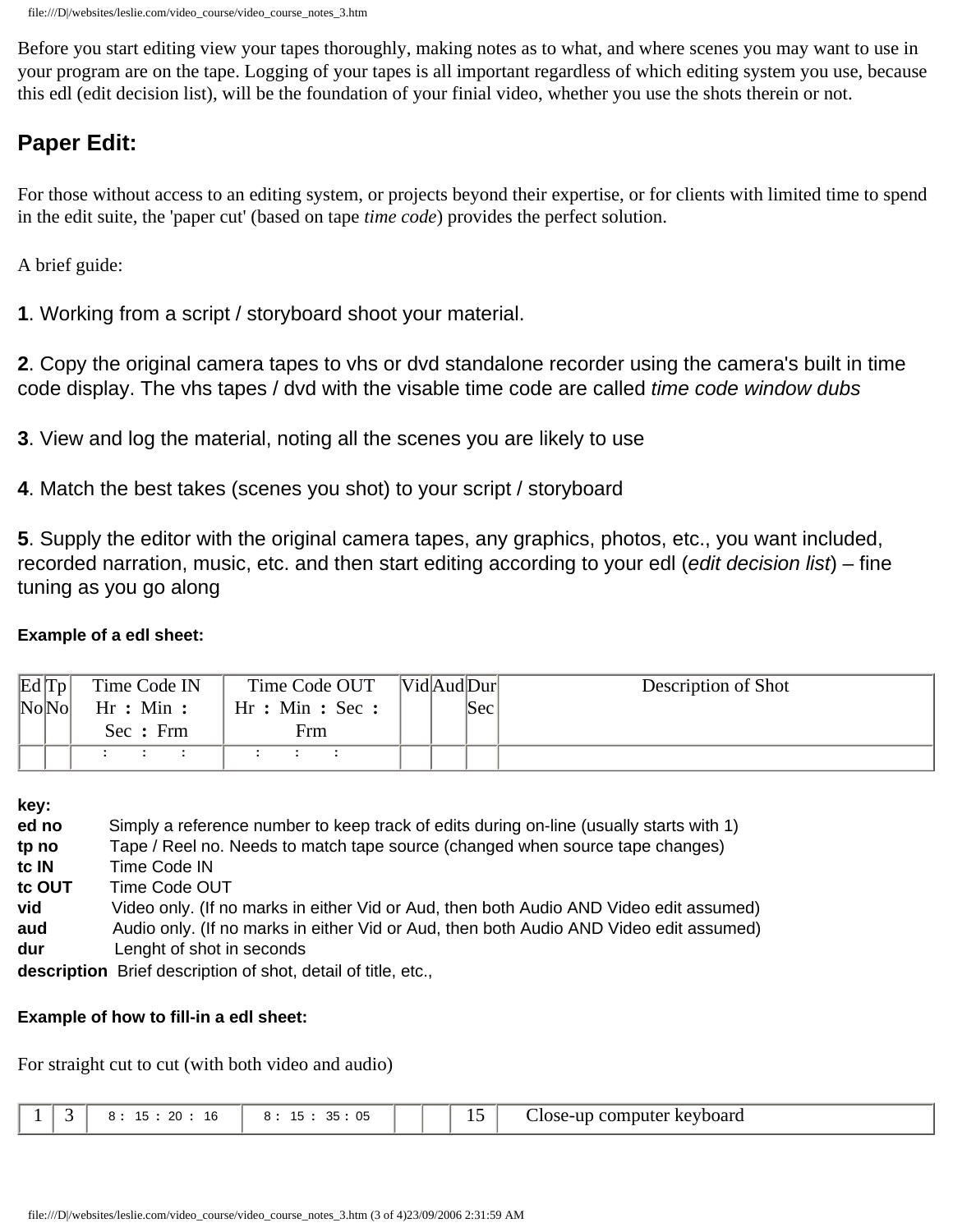#### printable form below - or **download** as .doc file

| $ed$ tp |  |  | time code IN |                                                     | $\mathcal{L}$ |  | time code OUT |  | $\boxed{\mathsf{vid}}$ aud $\boxed{\mathsf{dur}}$ |  |          | description |
|---------|--|--|--------------|-----------------------------------------------------|---------------|--|---------------|--|---------------------------------------------------|--|----------|-------------|
|         |  |  |              | $ no $ no $ hn: min: sec: fm $ hr : min : sec : frm |               |  |               |  |                                                   |  | $ \sec $ |             |
|         |  |  |              |                                                     |               |  |               |  |                                                   |  |          |             |
|         |  |  |              |                                                     |               |  |               |  |                                                   |  |          |             |
|         |  |  |              |                                                     |               |  |               |  |                                                   |  |          |             |
|         |  |  |              |                                                     |               |  |               |  |                                                   |  |          |             |
|         |  |  |              |                                                     |               |  |               |  |                                                   |  |          |             |
|         |  |  |              |                                                     |               |  |               |  |                                                   |  |          |             |
|         |  |  |              |                                                     |               |  |               |  |                                                   |  |          |             |
|         |  |  |              |                                                     |               |  |               |  |                                                   |  |          |             |
|         |  |  |              |                                                     |               |  |               |  |                                                   |  |          |             |
|         |  |  |              |                                                     |               |  |               |  |                                                   |  |          |             |
|         |  |  |              |                                                     |               |  |               |  |                                                   |  |          |             |
|         |  |  |              |                                                     |               |  |               |  |                                                   |  |          |             |
|         |  |  |              |                                                     |               |  |               |  |                                                   |  |          |             |
|         |  |  |              |                                                     |               |  |               |  |                                                   |  |          |             |
|         |  |  |              |                                                     |               |  |               |  |                                                   |  |          |             |
|         |  |  |              |                                                     |               |  |               |  |                                                   |  |          |             |
|         |  |  |              |                                                     |               |  |               |  |                                                   |  |          |             |
|         |  |  |              |                                                     |               |  |               |  |                                                   |  |          |             |
|         |  |  |              |                                                     |               |  |               |  |                                                   |  |          |             |
|         |  |  |              |                                                     |               |  |               |  |                                                   |  |          |             |
|         |  |  |              |                                                     |               |  |               |  |                                                   |  |          |             |
|         |  |  |              |                                                     |               |  |               |  |                                                   |  |          |             |
|         |  |  |              |                                                     |               |  |               |  |                                                   |  |          |             |
|         |  |  |              |                                                     |               |  |               |  |                                                   |  |          |             |
|         |  |  |              |                                                     |               |  |               |  |                                                   |  |          |             |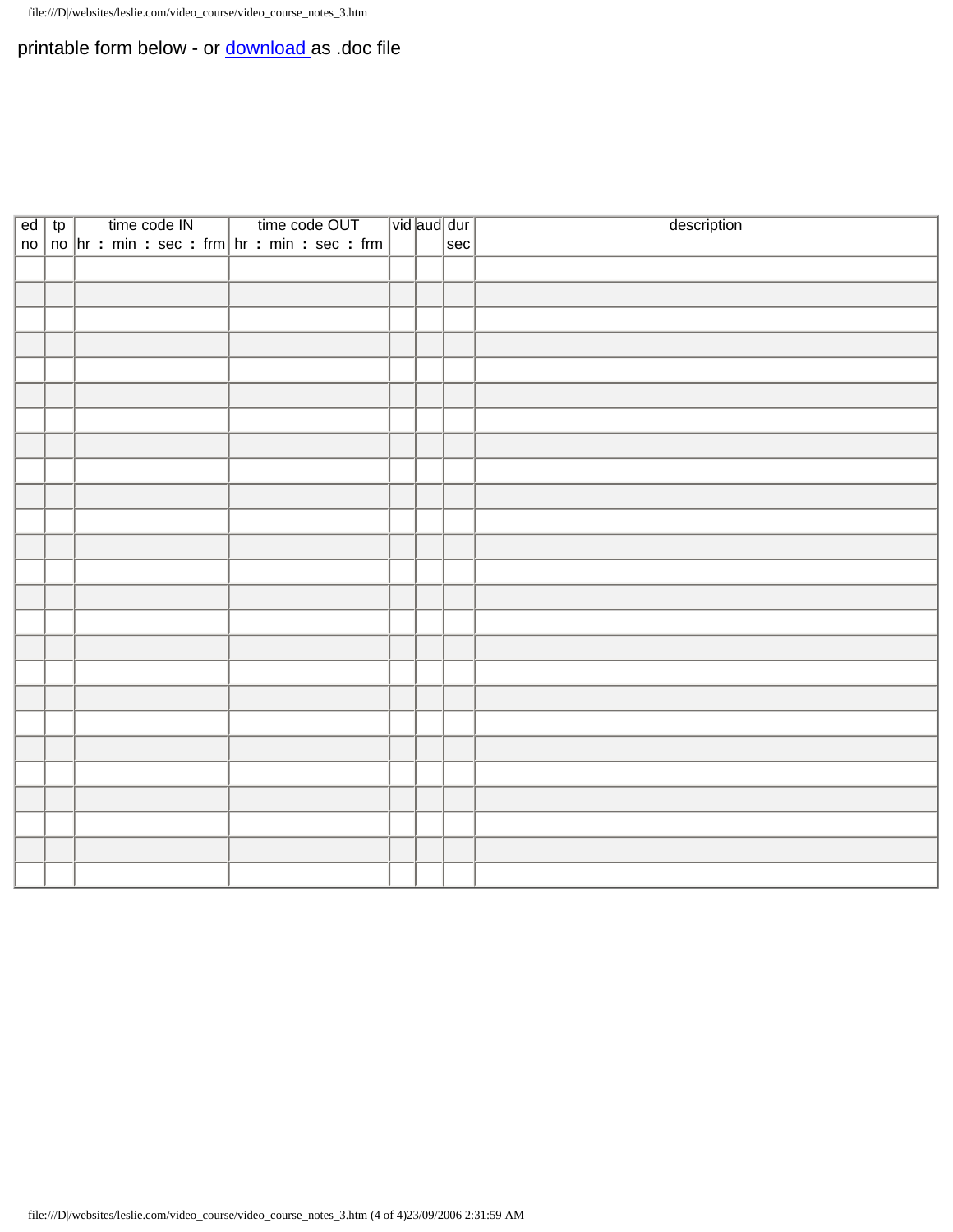## <span id="page-40-0"></span>The Business Video

To create a commercially viable business, educational, or entertainment video, both you and your client must be clear about the following points in order that the video becomes a useful, productive tool.

#### **A. Purpose of the Video**

- **B. Target Audience**
- **C. Exhibition and Distribution**

#### **D. Financial Considerations**

After clarifying these matters you, as producer / director, will be able to proceed to the next step:

#### **E. Writing the brief**

The brief is the basic production document. It decides the shape and style of the video, and it is very important that you exercise great care at this stage. If the video is badly designed it could cost you and your client a lot more than budgeted for, and at the same time fail to achieve the results your client requires.

#### **THE CLIENT'S REQUIREMENTS**

#### **Purpose**

Successful videos seek to communicate one message which will motivate the viewer to take action. The single message may be supported by quite a number of examples, but the one message should always remain clear that the viewer should try a method, buy a product, avoid an accident, phone a number, write a letter, be entertained, or simply laugh. A clear purpose avoids confusing or frustrating the audience. It also saves the video from becoming too complex, and too expensive.

#### **Target Audience**

Who will see the video? Which portion of the audience is your client trying to reach? Where and how will it be shown? In other words, demographics...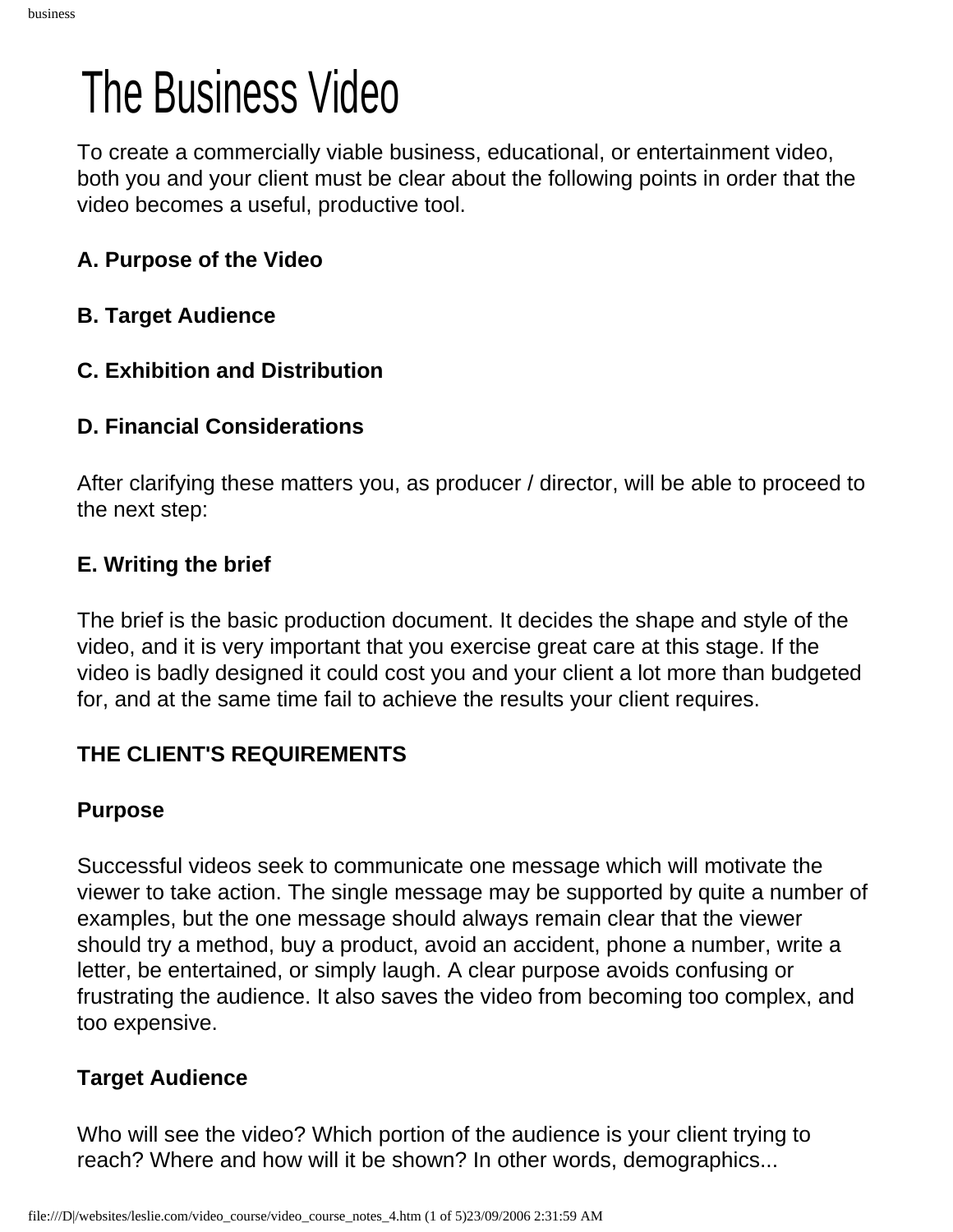Different videos may share the same purpose while being aimed at totally different audiences. For instance, a video on safety for industrial workers will be very different from a safety video aimed at families around the home, just as childrens humour will be very different from adult humour.

Identify the target audience. Try to identify their educational level, their occupation, and previous knowledge or misconceptions they might have about the subject.

The target audience will determine many aspects of the video's structure. It will determine the length, (attention span, time away from jobs), the script, (vocabulary, sophistication of presentation), and format (broadcast, or VHS / DVD / Internet distribution).

Other aspects to bear in mind are: Will the video be supported by a presentation or lesson? An insert or explainatory cover? Will there be background notes, follow up discussions, or worksheets or will the video have to stand on its own?

All of these considerations can affect the budget, and choice of methods and equipment.

#### **Distribution**

If your client intends to make only a limited number of copies of the video, and play them in his offices or at a conference, then distribution is not a problem. But if he would like to send a copy to, for example, every major building company in the state, he will then have to think about distribution right from the start you'll need to form some idea of how many copies will be required, in what format, eg., VHS, DVD, SVCD, streaming via the Internet, and budget accordingly.

#### **Financial Considerations**

It is easier to decide what format, and how much to budget, if your client has some idea of what he will get for his money. In this area there are many factors involved. Technical quality is one. Broadcast quality can be very expensive. But if he doesn't intend to broadcast, if his program is to be released on VHS, CD, DVD, then it is not necessary to employ highly expensive production techniques; in fact it would be a foolish waste of money to do so. He would opt for a much less expensive format, and still obtain excellent results.

If the video is to be used to train the client's staff, then you might well be able to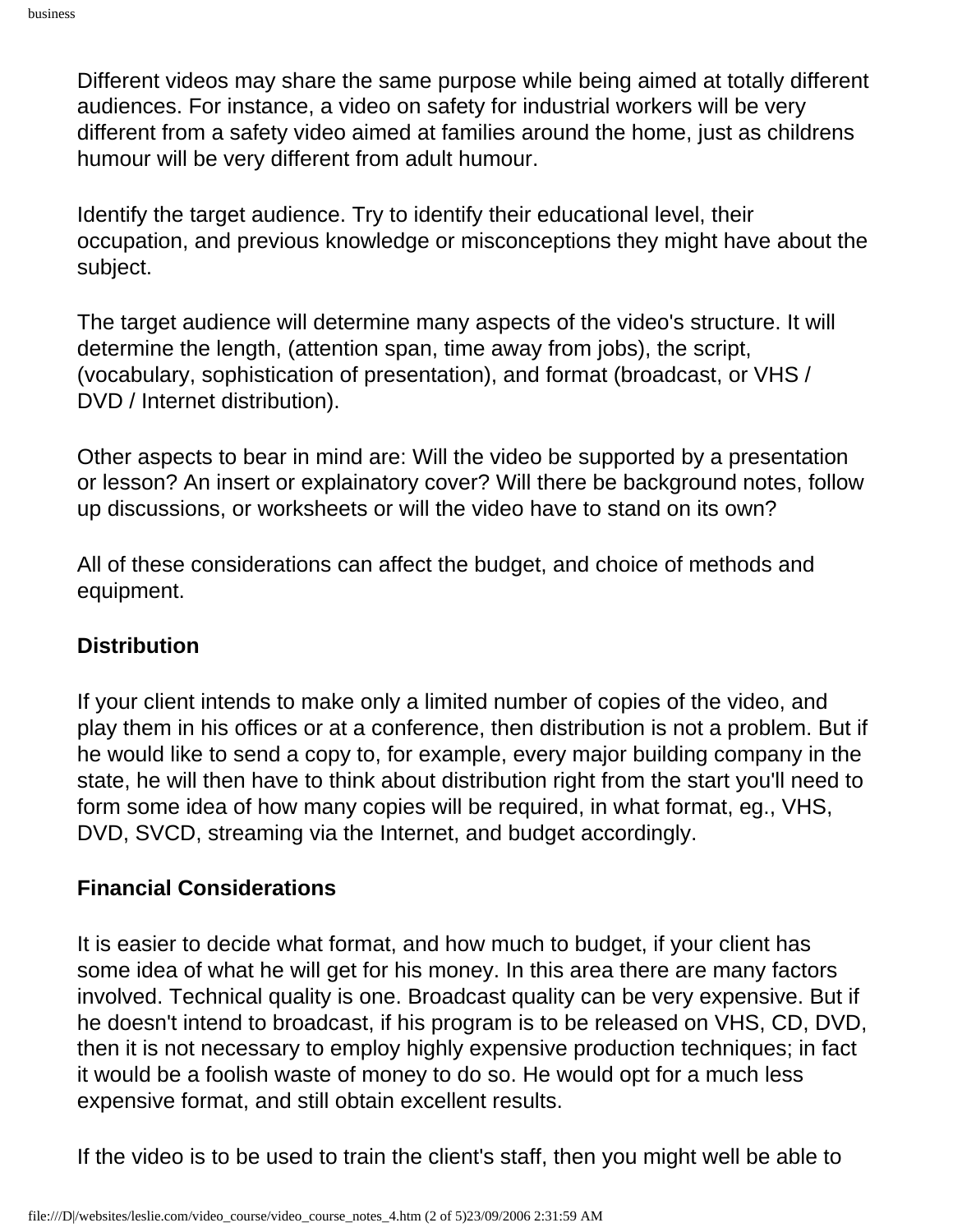use his own employees as presenters and actors. If the video is to be a sales tool that will have to compete with other well produced sales material, then it might be necessary to employ professional actors and narrators.

You can give your client a rough idea of production costs from the following: If he merely wants to document an event on VHS it can cost as little as \$2 for each minute of screen time. If he then wants to edit the cost is \$5 for each minute of screen time. However, if you client wants a professional image or look, you'll need to budget for a professional camera, lighting, and peripheral equipment. And you might need to budget for professional presenters and actors. This could cost between \$250 to \$2,000 for each minute of screen time. Bear in mind, many TV commercials cost upwards of \$100,000 - for just thirty seconds of screen time!

#### **PRE-PRODUCTION**

#### **Outline or Treatment**

The first step in pre-production is the development of an outline. To do this job properly you'll need to carry out some research to find out about your client's company, and prepare an outline for a video that represents the company and its point of view. This research period could last a few hours, or 6 weeks. You'll need the full co-operation of your client during this period because it is vital you know the company's background, and your client's specific requirements. To support this research you should ask for a fee. (Some production companies call it a retainer, others call it a research and development fee). The cost varies, it may be quite low for a simple training program, or much more for a sophisticated corporate image building project.

When the research is completed you can give your client an outline that allows him an overview of the shape of the video, and the approximate costs involved. This outline deserves - and needs your concentrated attention. After the client has had a chance to study the outline, you should confer with him, paying attention to any suggestions he might have to make and, if necessary make suitable revisions. At this point any changes can easily be made; later, when the video is in production, changes will be time consuming and costly.

#### **Script and Storyboards (optional)**

For some projects, especially those with dramatic elements, a full script showing the dialogue, narration and visual treatment will be necessary. Your client should also study this document very carefully and correct narration which does not reflect the company's policy or manufacturing processes.